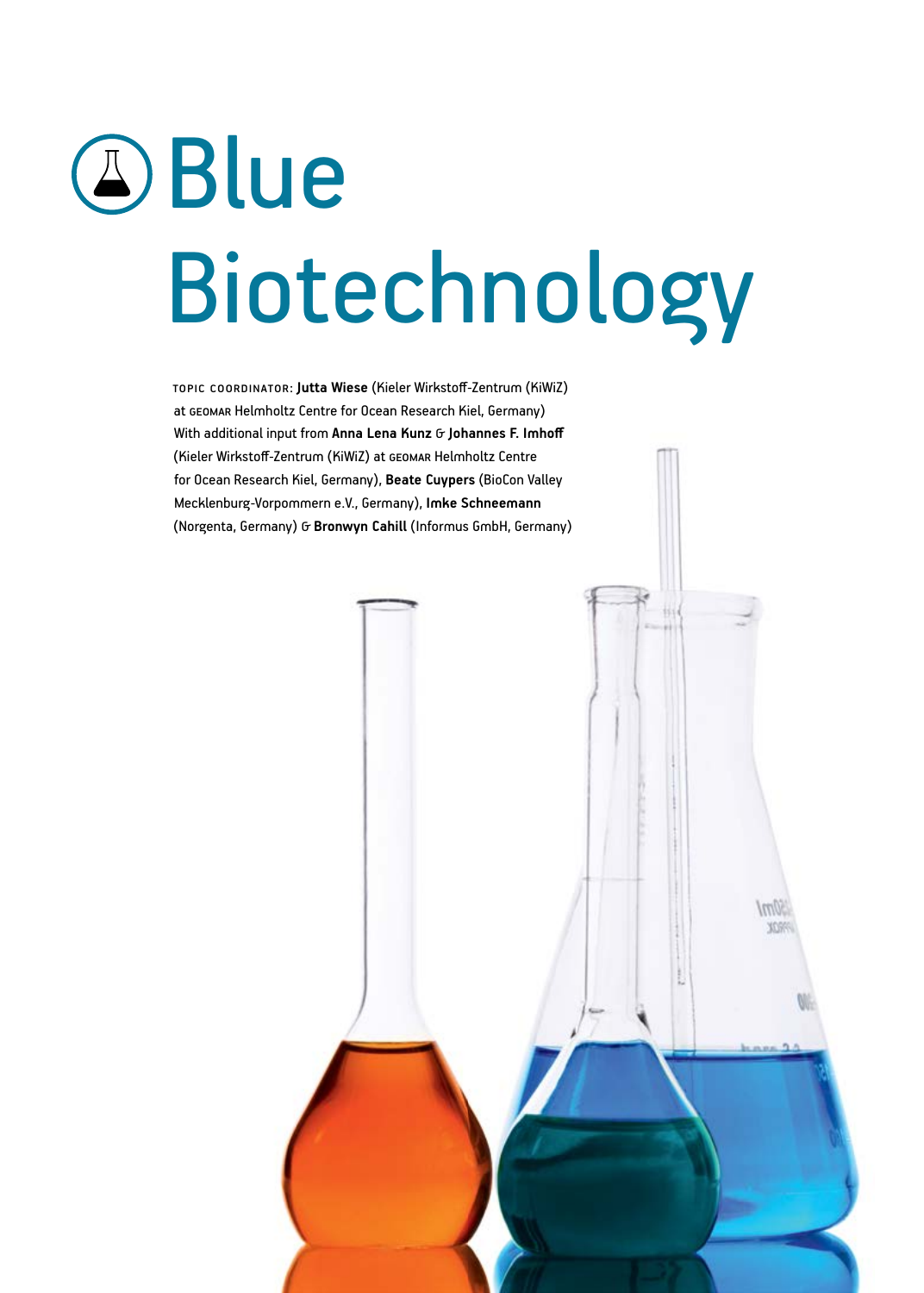

BIOTECHNOLOGY IS DEFINED as the application of science and technology to living organisms, as well as parts, products and models thereof, to alter living or non-living materials for the production of knowledge, goods and services

(OECD). Marine or Blue Biotechnology encompasses the application of biotechnology tools on marine resources.

Marine organisms used for Blue Biotechnology can be both microorganisms, such as bacteria, fungi, and microalgae, or macroorganisms, such as macroalgae and mussels. They are directly used as biomass or as producers of valuable ingredients such as active biological compounds, pigments, antioxidants, vitamins, fatty acids, enzymes, polymers or other biomaterials.

High value marine products and technologies can have a wide range of applications in health, food, feed, cosmetics, aquaculture, agriculture, industrial processes, environmental remediation, environmental monitoring and research tools.

A variety of techniques are used in the field. Among them are the fermentation using bioreactors, microbiological and chemical techniques, as well as cell-, gene-, protein- and other molecule-based techniques.

# *Blue Biotechnology: The Future Is Now*

# Introduction

Over the last decades, interest in Marine Biotechnology has steadily increased as it has considerable potential to address global challenges related to population health and environmental sustainability and to serve as an engine for greener and smarter economies.

The application of biotechnology to marine resources has already yielded some notable and wide ranging advances in the fields of medicine, cosmetics, nutraceuticals (food products with benefits for human health), food production and environment and industrial applications, with related consumer needs only expected to rise in view of demographic change, increased disease incidence and growing environmental concerns.

By comparison with terrestrial resources, marine resources are largely untapped. It is thus expected that they can provide a new important resource for the identification of valuable ingredients. Indeed, with a yearly growth rate of 12 % patents associated to genes of marine organisms amounted to 4,900 by 2010, $^1$  indicating the high potential for an economic valorisation of marine products. The use of marine bioresources for biotechnological applications is no longer a futuristic vision but a growing source of business opportunities.

At the moment, the global Blue Biotechnology industry is still nascent and very much focused on research and development. It still has a limited economic performance and plays only a small part within the overall biotech market. But numerous studies<sup>2</sup> project major growth, huge demand and correspondingly large markets for marine biotechnology. The Marine Board of the European Science Foundation predicts a leadership role for research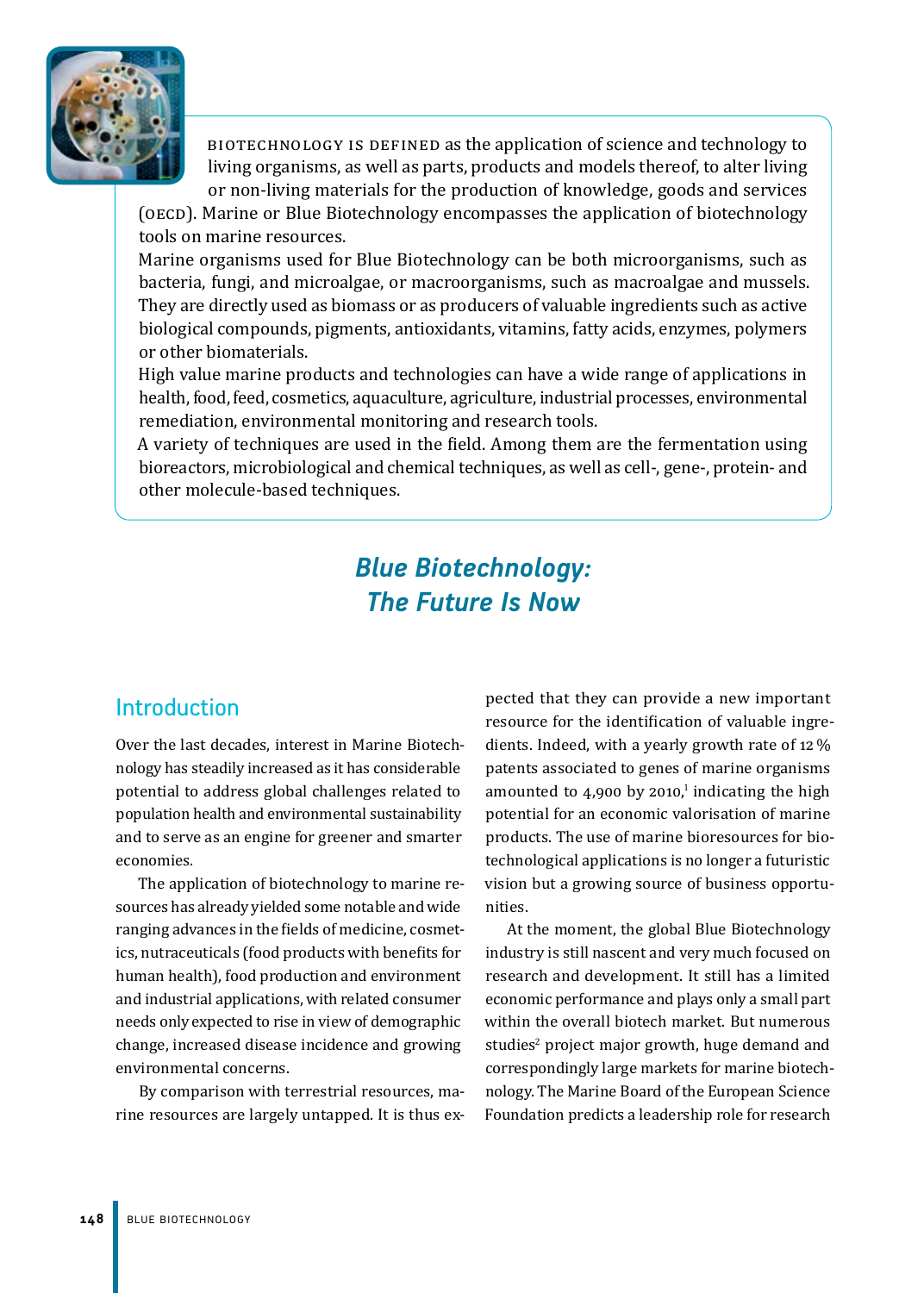

in Marine Biotechnology in Europe by 2012, with a market estimated at  $\in$  2.8 billion.<sup>3</sup>

Though technical competences are available in several of the Baltic Sea Region countries, Blue Biotechnology still plays a relatively small role in the economies and development plans of the region. However, the basic elements are there for the sector to be able to expand rapidly as long as the challenges existing in the transfer from research to commercial application will be coped, including financial support (see section on "Knowledge Gaps"). Also, the relevant actors in the region can stimulate the political will to promote and implement a joint and coherent development strategy.

# Baltic Sea Organisms

A common feature of Baltic Sea organisms is the fact that their diversity is rather unexplored with respect to potential for biotechnological applications. Much of research has so far focused on organisms from other sea areas (esp. Pacific Ocean). Nevertheless also the Baltic Sea harbours a great diversity of marine organisms, which provide a great potential for exploitation.

As a brackish water body, one that is more saline than freshwater but less than seawater, the Baltic Sea comprises a diverse combination of freshwater and marine groups of microorganisms, with indigenous populations that have adapted to these unique conditions.<sup>4</sup> According to census estimates, the Baltic Sea hosts at least 6,065 species, including at least 1,700 phytoplankton, 442 phytobenthos, 1,199 zooplankton, 569 meiozoobenthos, 1,476 macroozoobenthos, 380 invertebrate parasites, about 200 fish, 3 seal and 83 bird species.5

It stands to reason that given the considerable species diversity of these waters, the potential for finding compounds of interest for application development is also significant. For example, it has been shown that some bacteria associated with macroorganisms from the Baltic Sea such as the alga *Saccharina latissima,* the sponge *Halichondria panicea* and several bryozoan species exhibit a great potential for the production of antimicrobial compounds.<sup>6,</sup> 7, 8 A few other examples are known of Baltic Sea microbial strains that produce bioactive compounds, as shown in table 1.

As a matter of fact working with Baltic Sea organisms implies also other advantages. Expedition costs

**Compound Produced by** Trophodithietic acid with antibacterial acitivity *Roseobacter sp.*, a marine epiphytic bacterium<sup>9</sup> Streptophenazines A-H with antibacterial activities A strain of the bacterium *Streptomyces sp.* isolated from the sponge *Halichondria panicea*<sup>10</sup> Mayamycin, a polyketide with inhibitory activity against a panel of tumor cell lines and antibiotic resistant human pathogens (patented) A strain of the bacterium *Streptomyces sp.* isolated from the sponge *Halichondria panicea*11, 12 Tambjamine, a compound with the ability to kill nematodes The bacterium *Pseudoalteromonas tunicata*<sup>13</sup> Balticols A-F naphthalenone derivatives with antiviral activity against *Herpes simplex* virus type I Fungal strain $14$ Compound Sch210972, an inhibitor of human leukocyte elastase playing a role in a severe lung disease *Microplodia sp.*, a fungus obtained from the green alga *Enteromorpha sp.*15

Table 1: Baltic Sea microbial strains known to produce bioactive compounds.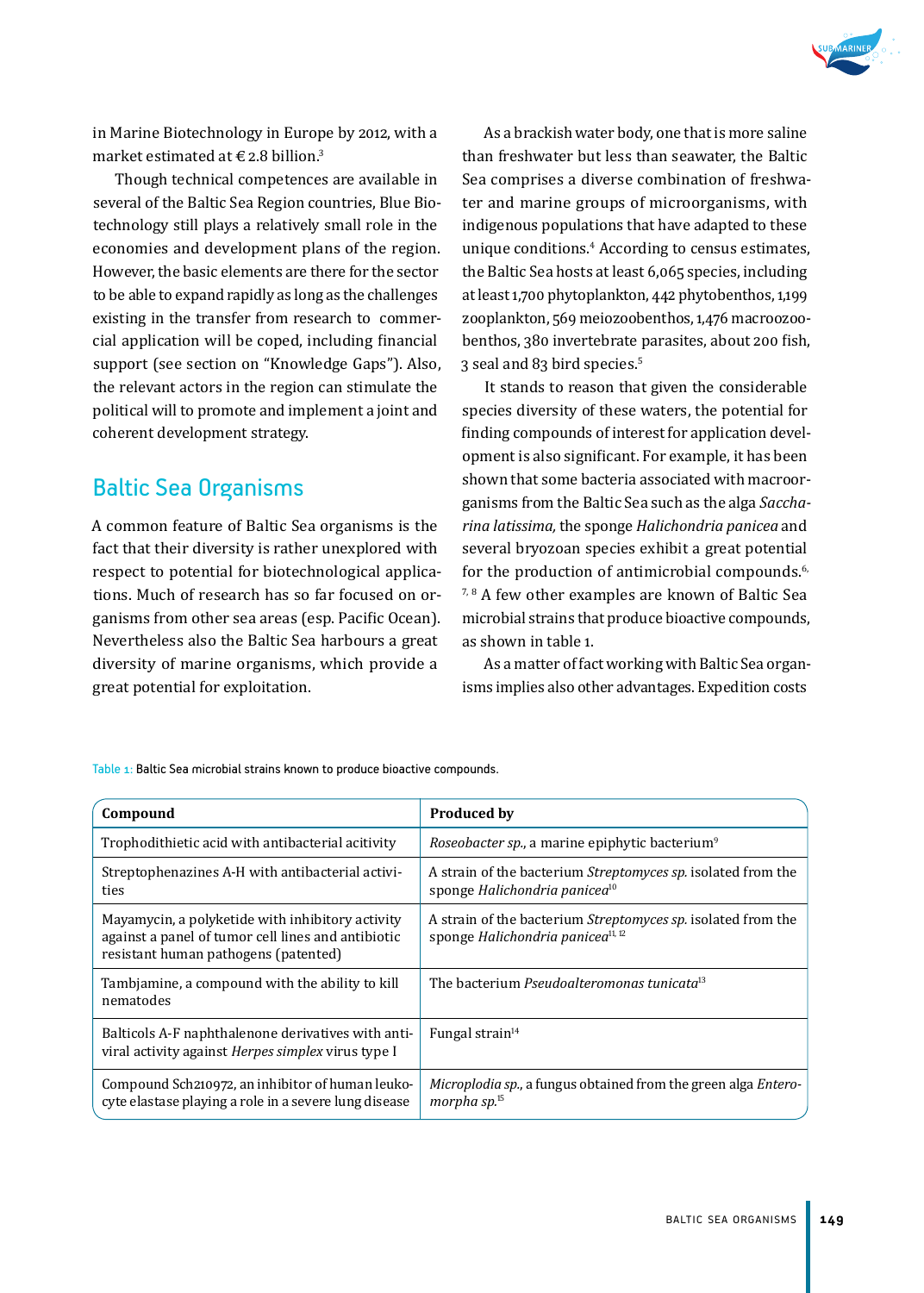to other sea areas are very high. Furthermore cultivation of indigenous organisms is much easier and legal as well as Intellectual Property questions are easier to be solved.

# Applications

Blue Biotechnology has considerable potential to help address global challenges in population health, food security and industrial and environmental sustainability as well as protecting and preserving marine resources for future generations. The

Figure 1: Examples of the applications from various Baltic Sea microorganisms (e.g. bacteria, fungi, microalgae) and macroorganisms (e.g. sponges, mussels, macrooalgae) as sources of high-value products providing benefits for science and industry, for human health and environment as well as for growth and economy development of the Baltic Sea Region.

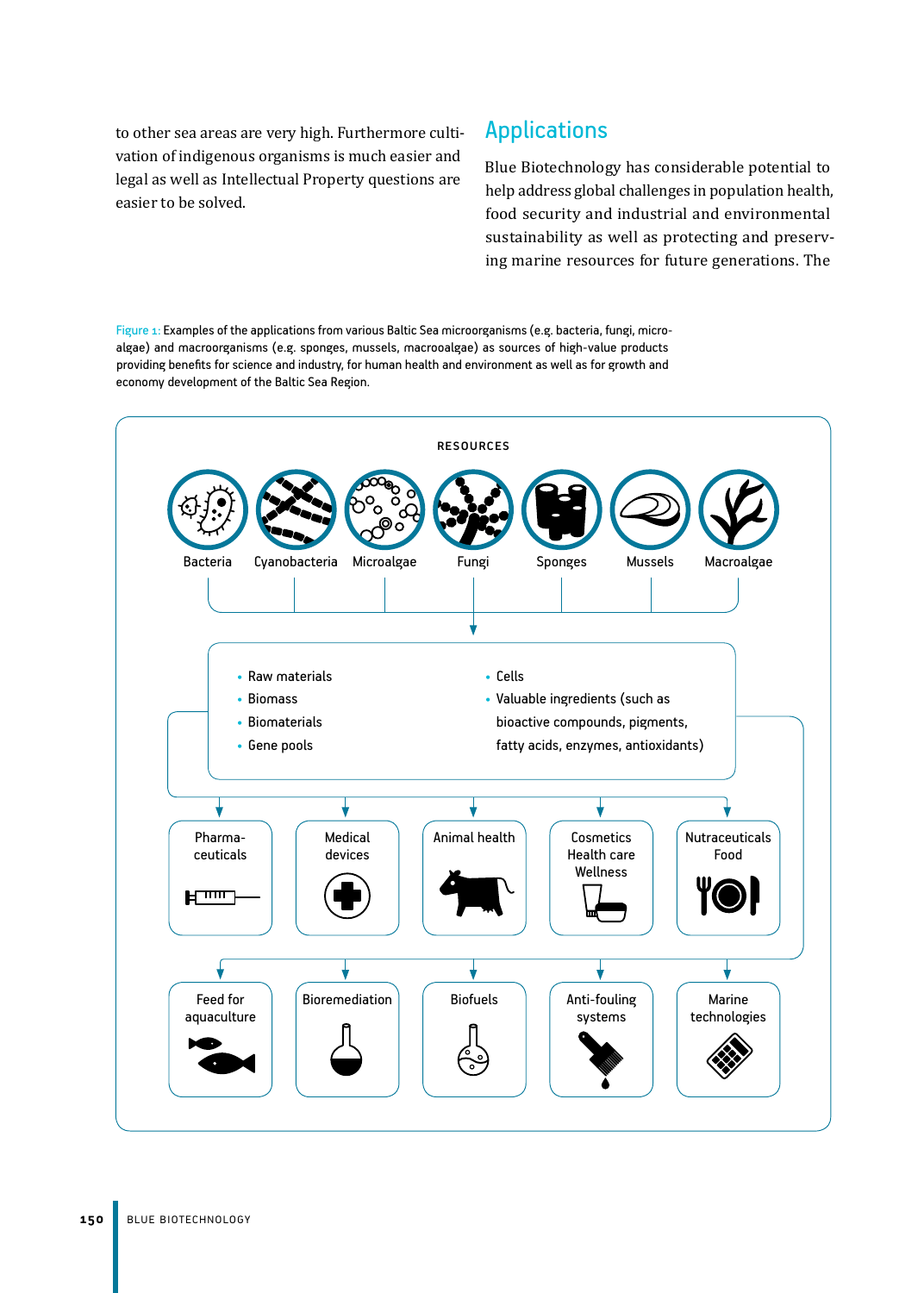

exploitation of marine micro – and macroorganisms is a promising tool to find solutions to these challenges through provision of products for the pharmaceutical industry, the medical field, human diet, animal feed, the cosmetics and wellness sectors, bioremediation and other purposes (Figure 1).

## Pharmaceutical Industry

As the global incidence of infectious diseases, cancer, heart diseases, asthma, Alzheimer`s disease and diabetes continue to increase and simultaneously the number of antibiotic-resistant pathogens also grows, the need for development of new drugs has become ever more important, also with respect to an increase of the elderly population. Generally, natural products play an important role in the development of drugs, with 63 % of new drugs classified as naturally derived. Marine compounds show remarkably high hit rates in the screening for drugs.<sup>16</sup> More than 20,000 marine active compounds have been found until now with 80 % showing anticancer activity. Approved drugs are Cytosar-U®, Vira-A®, Prialt®, Halaven®, Lovaza®, Yondelis® and Adcetris®. A

further successful example is the substance pseudopterosin, isolated from corals grown in mariculture in the Bahamas $17$  which shows potential activity against psoriasis and neurodermatitis, inflammatory diseases, pain and rheumatic disease. The substance is in clinical trials phase II.

There is growing interest particularly in the exploitation of marine bacteria and fungi because microbial secondary metabolites, those organic compounds produced by the organism and involved in factors such as fecundity, survivability or defence, provide promising new structures for drug discovery18, 19 and because a sustainable production of these bioactive compounds can be ensured by fermentation processes. Advances have been made in the identification of antimicrobial and antitumor compounds as sources for new anti-infective drugs and drugs for the treatment of cancer respectively.20, 21, 22 Examples of bioactive compounds which were produced by microorganisms from Baltic are given in the section on "Baltic Sea Organisms"*.* Table 2 gives an overview of the global marine pharmaceutical pipeline.

Table 2: The global clinical pipeline of marine pharmaceuticals as of July 2012.<sup>23,24</sup>

| <b>Compound Name</b>                     | <b>Trademark</b> | <b>Marine</b><br>Organism        | <b>Company or Institution</b> | Disease Area         |
|------------------------------------------|------------------|----------------------------------|-------------------------------|----------------------|
|                                          |                  | <b>Clinical Status: Approved</b> |                               |                      |
| Cytarabine, Ara-C                        | Cytosar-U®       | Sponge                           | <b>Bedford</b>                | Cancer               |
| Vidarabine, Ara-A                        | $Vira-A®$        | Sponge                           | No information available      | Antiviral            |
| Ziconotide                               | Prialt®          | Cone snail                       | Azurpharma                    | Pain                 |
| <b>Eribulin Mesylate</b><br>(E7389)      | Halaven®         | Sponge                           | Eisai Inc.                    | Cancer               |
| Omega-3-acid ethyl<br>esters             | Lovaza®          | Fish                             | GlaxoSmithKline               | Hypertriglyceridemia |
| Trabectedin (ET-743)                     | Yondelis®        | Tunicate                         | PharmaMar                     | Cancer               |
| <b>Brentuximab vedotin</b><br>$(SGN-35)$ | Adcetris®        | Mollusk                          | Seattle Genetics              | Cancer               |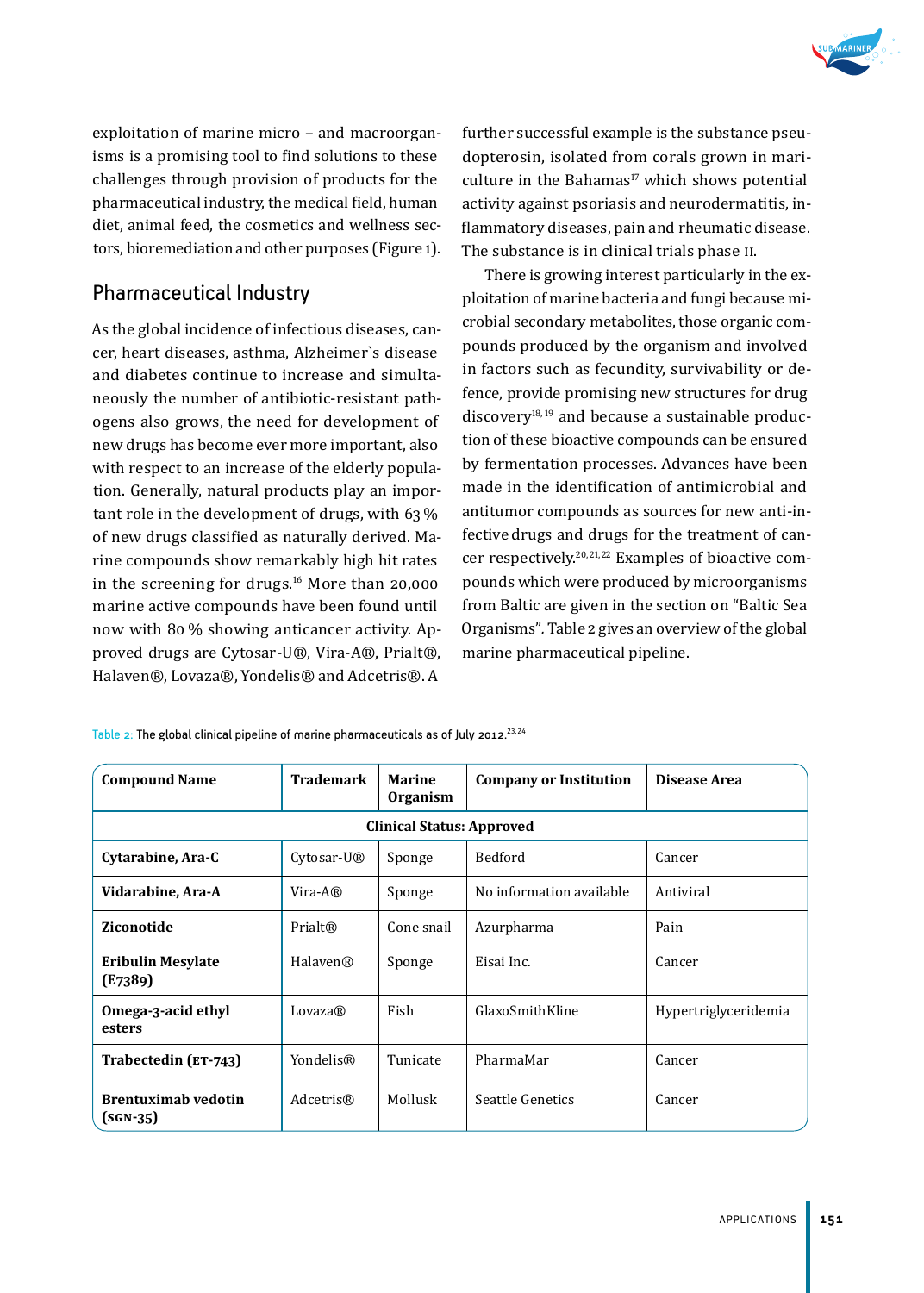| <b>Compound Name</b>                                       | <b>Trademark</b>         | <b>Marine</b><br>Organism        | <b>Company or Institution</b>                           | Disease Area               |  |  |
|------------------------------------------------------------|--------------------------|----------------------------------|---------------------------------------------------------|----------------------------|--|--|
| <b>Clinical Status: Phase III</b>                          |                          |                                  |                                                         |                            |  |  |
| Plitidepsin<br>Aplidin®<br>PharmaMar<br>Tunicate<br>Cancer |                          |                                  |                                                         |                            |  |  |
|                                                            |                          | <b>Clinical Status: Phase II</b> |                                                         |                            |  |  |
| DMXBA (GTS-21)                                             | $\equiv$                 | Worm                             | University of Colorado<br><b>Health Sciences Centre</b> | Cognition<br>Schizophrenia |  |  |
| Plinabulin (NPI 2358)                                      | $\overline{\phantom{0}}$ | Fungus                           | Nereus Pharmaceuticals                                  | Cancer                     |  |  |
| PM00104                                                    | Zalypsis <sup>®</sup>    | Mollusk                          | PharmaMar                                               | Cancer                     |  |  |
| Elisidepsin                                                | <b>Irvalec®</b>          | Mollusc                          | PharmaMar                                               | Cancer                     |  |  |
| <b>PM01183</b>                                             |                          | Tunicate                         | PharmaMar                                               | Cancer                     |  |  |
| <b>CDX-011</b>                                             | $\overline{\phantom{0}}$ | Mollusk                          | <b>Celldex Therapeutics</b>                             | Cancer                     |  |  |
| Tasidotin, Synthadotin<br>$(ILX-651)^*$                    | $\overline{\phantom{0}}$ | Bacterium                        | Genzyme corporation                                     | Cancer                     |  |  |
|                                                            |                          | <b>Clinical Status: Phase I</b>  |                                                         |                            |  |  |
| <b>Marizomib (Salinospo-</b><br>ramide A, NPI-0052)        |                          | Bacterium                        | Nereus Pharmaceuticals                                  | Cancer                     |  |  |
| PM060184                                                   | $\overline{\phantom{0}}$ | Sponge                           | PharmaMar                                               | Cancer                     |  |  |
| <b>SGN-75</b>                                              |                          | Mollusk                          | Seattle Genetics                                        | Cancer                     |  |  |
| ASG-5ME                                                    |                          | Mollusk                          | Seattle Genetics                                        | Cancer                     |  |  |

\* – Phase II has been completed

# Cosmetics, Health Care and Wellness Products

In cosmetics, surfactants ("surface active agents") are compounds that lower the surface tension of a liquid or that between a liquid and a solid and are thus used as cleansers, detergents, solubilisers, foaming agents and emulsifiers. Surfactants can be found in almost all kinds of products based on powders, liquids, lotions, creams, gels and sprays.

In tune with current ecological concerns, chemical surfactants are giving way to biologically produced surfactants such as phospholipids, lipopeptides and glycolipids originating from marine organisms (Table 3). In contrast to conventional surfactants, bio-surfactants are completely biodegradable and hence environment-friendly. Fur-

thermore, they are less toxic and more stable over a wide range of temperatures and pH. Alone in 2006, 255 patents related to bio-emulsifiers and bio-surfactants were issued (33 % in the petroleum industry, 15 % in the cosmetics industry, 12 % in medicine and 11  $\%$  in bioremediation).<sup>1</sup> The exploitation of these patents could enhance the output of marine products containing surface active compounds.

Several companies in Europe already successfully market cosmetics containing compounds of marine origin. Examples are Esteé Lauder with Resilience®, a product containing the pseudopterosin compound is used as an additive preventing irritation caused by exposure to the sun or chemicals,<sup>25</sup> Aqua Bio Technology ASA (Norway), with Aquabeautine XL®, a skin care product con-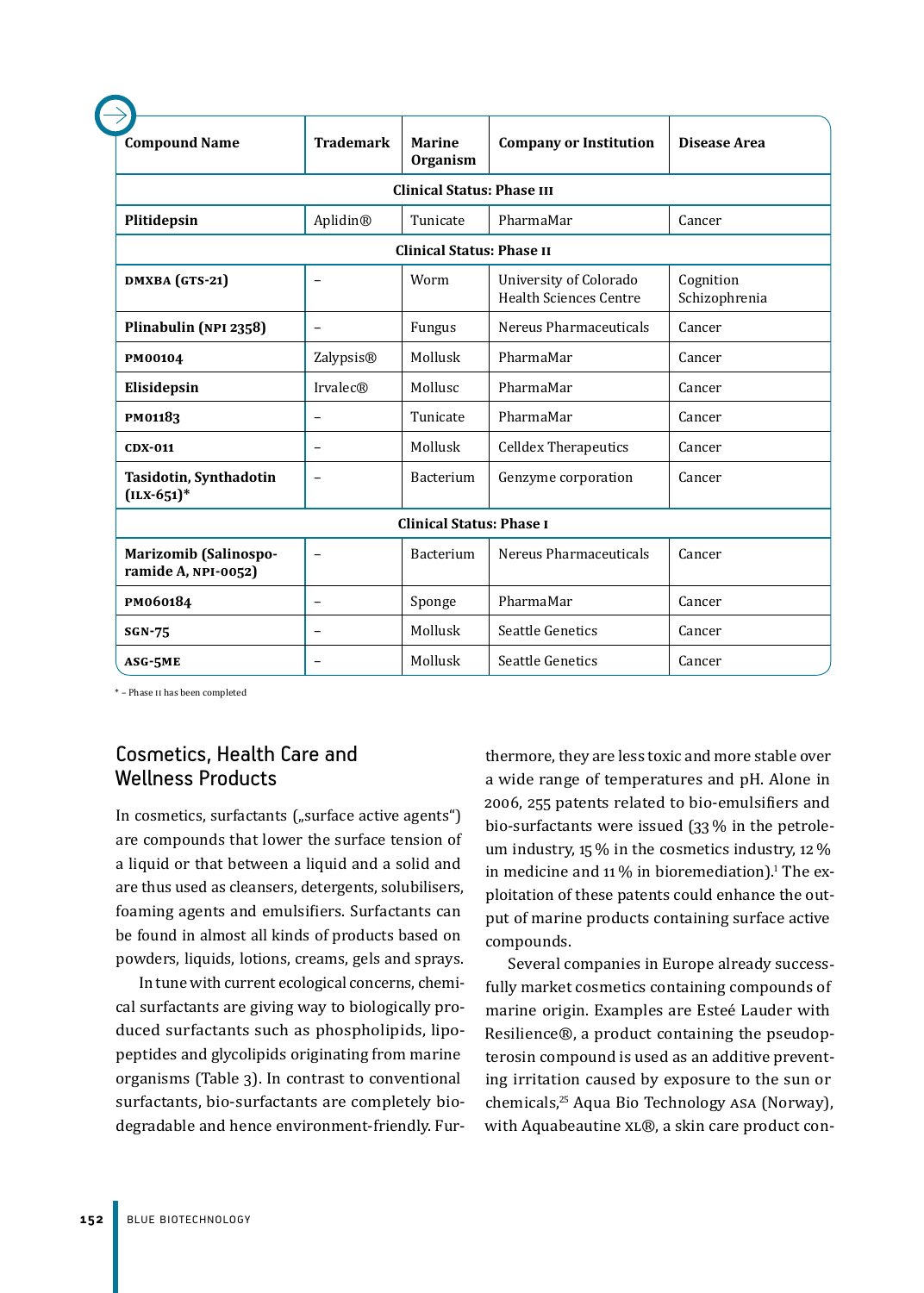

**Microorganisms Surfactant Effect Product Candida bombicola Sophorolipids** Moisturizing, foaming, emulsifying Deodorants, body washes, and acne treatments **Pseudomonas aeruginosa** Rhamnolipids Anti-microbial, emulsifying Anti-wrinkle and antiaging cosmetics **Candida antarctica** Mannosylerythritol lipids Emulsifying, dispersing  $\parallel$  Smoothing and antiwrinkle products

Table 3: Examples of surfactant-producing bacteria and fungi used for cosmetic applications.

taining proteases and proteins from salmon and Daniel Jouvance (France) and Thalgo Cosmetic (France, Germany), with micro – and macroalgae based cosmetics.

## Enzymes for Industrial Processes

In the frame of the Europe 2020 Strategy the European Commission calls for "Innovating for Sustainable Growth: A Bioeconomy for Europe" which addresses the sustainable use of renewable resources for industrial purposes in 2012.<sup>26</sup> It is also already a trend and one which is expected continue growing, to replace more and more chemical products and

processes with biologically-based ones, as they are more environmentally friendly and thus have higher acceptance among consumers. For example, coldadapted enzymes, those synthesised by organisms that thrive in cold environments, are now being used to improve industrial processes as they allow for the reduction of the water temperature and thus the energy required for a process. Currently, 40 % of the total sale of enzymes applies to proteases, lipases, amylases and cellulases used as additives in detergents in order to reduce the temperature required for washing.<sup>27</sup>

Another useful benefit of cold-adapted enzymes is that they can be inactivated with mild heat. This is

regional cases

> Raw materials or extracts from Baltic Sea macroalgae species have already been used for cosmetic and health care products. Species such as *Agarum cribosum* or those of the *Laminaria* genus have been used to manufacture anti-aging formulas due to their hydrating properties. The red microalgae *Porphyridium sp.* and *P. aerugineum* have natural active shield released to the proximate surroundings, creating a thick protective layer around the cell. This was incorporated in the hydrogel *Alguard*™, manufactured by Frutarom to provide quick beauty skin protection.

> In Estonia, curative mud originating in Haapsalu Bay, Käina Bay and the Mullutu coastal lake are increasingly being used for wellness, thalasso therapy and care in medical spas (see also "Reed Harvesting" chapter). A number of cosmetic and health care product manufacturing companies in the Baltic Sea Region already market products based on components produced by marine organisms or containing marine ingredients. •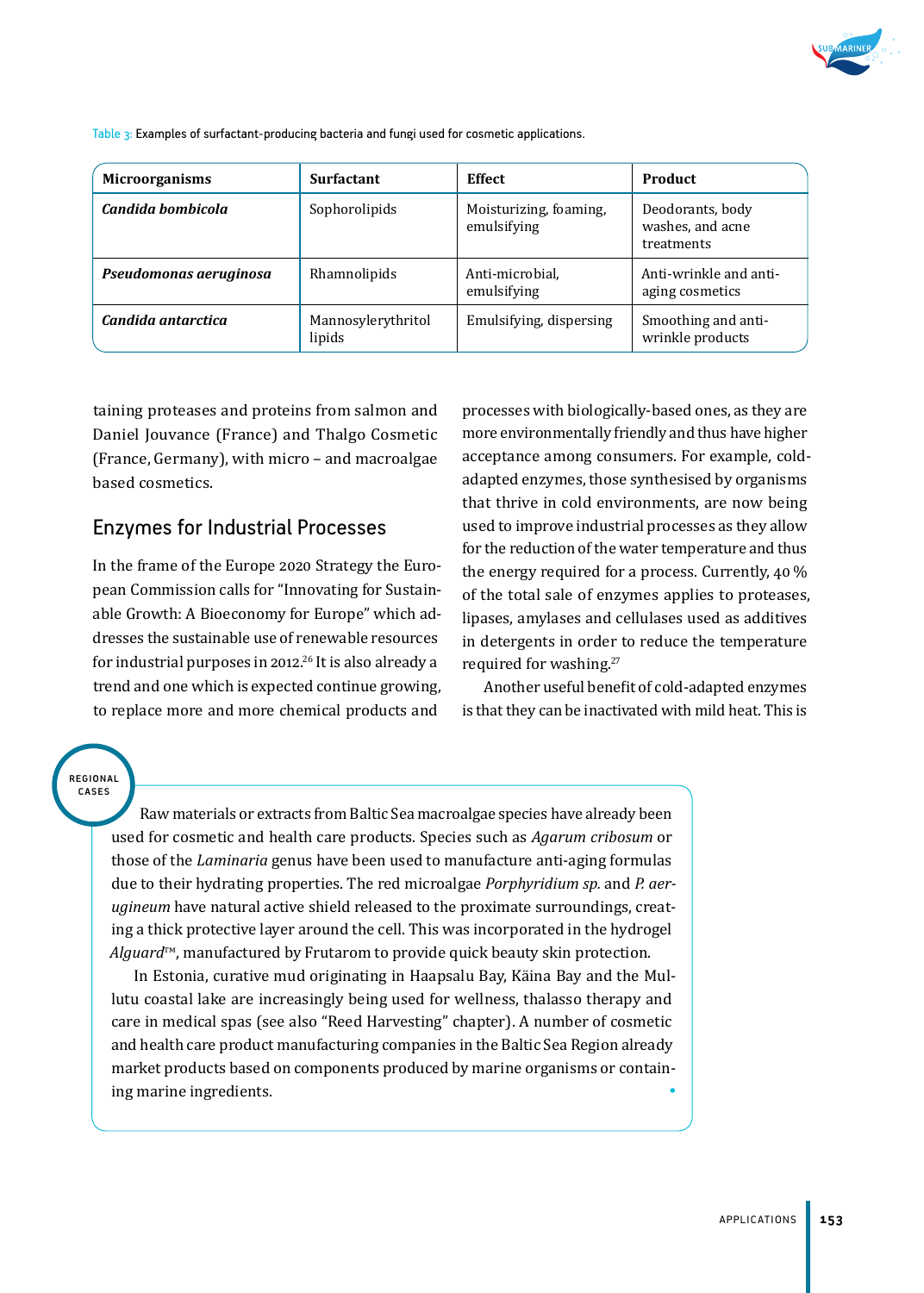Table 4: Examples of cosmetic and health care manufacturing companies in the Baltic Sea working with marine organisms.

| Company                                          | Product                                                                                                                                                             |
|--------------------------------------------------|---------------------------------------------------------------------------------------------------------------------------------------------------------------------|
| ORTO (Estonia)                                   | Cosmetic products from sea mud from Haapsalu                                                                                                                        |
| GoodKaarma (Estonia)                             | Organic soaps made from sea mud from Haapsalu                                                                                                                       |
| MADARA (Latvia)                                  | Macroalgae based cosmetics                                                                                                                                          |
| ocean BASIS (Germany)                            | Oceanwell and o'well med cosmetic series made<br>from brown macroalga Saccharina latissima, Ocean<br>Collagen Pro Age containing collagen from a marine<br>organism |
| AQUAZOSTA MB (Germany)                           | MAREZOSTIN® cosmetic/thallasso-wellness prod-<br>ucts derived from eelgrass Zostera marina                                                                          |
| Heitland & Petre International<br>GmbH (Germany) | Maresome® derived from cyanobacteria Anabaena<br>sp. with activity against skin bacterial infections<br>caused by multiresistant Staphylococcus aureus<br>(MRSA)    |
| Ocean Pharma GmbH (Germany)                      | CuraMar® algae based products for nail care                                                                                                                         |
| Inwater Biotec GmbH (Germany)                    | Algae based cosmetics                                                                                                                                               |
| La Mer (Germany)                                 | Skin care products using mud from the Wadden<br>Sea                                                                                                                 |
| Meereskosmetik Macon (Germany)                   | Cosmetics from marine extracts                                                                                                                                      |
| Dalton Kosmetik (Germany)                        | Skin care products based on sturgeon extracts                                                                                                                       |
| Biomaris (Germany)                               | Skin care products with active ingredients from sea<br>minerals and seaweed                                                                                         |

particularly useful in those industrial processes in which the contact of the enzyme with the substrates to be transformed should be limited in time so as to prevent excessive or deleterious action. An example is that of cellulases used in the textile industry for stonewashing, i.e. the process of producing a worn appearance on textiles, in which the excessive action of the enzymes could lead to the loss of mechanical resistance of the cotton fibres.

Cold-adapted enzymes are also used in the food processing industry, with meat tenderising with proteases as the best example. As an example, the food manufacture Unilever has developed a low fat ice cream containing an anti-freeze protein from the Arctic ocean pout, cold-water fish.<sup>28</sup>

Other applications include the removal of lactose in milk with β-galactosidases and the improvement of the volume and crumb quality in bread with xylanases.<sup>29</sup> Some additional examples of enzymes, which can be useful for industrial processes, are listed in Table 5. In the near future, it is expected that other applications such as enhancing extraction yield, enhancing fruit juice taste by pectinases and developing new tastes and flavours with lipases will also be implemented. Research and /or application of enzymes from marine organisms is not only performed e.g. by ArcticZymes (Norway) but also by companies located at the BSR, such as Enzymicals AG (Germany), BRAIN (Germany) or DANISCO (Denmark).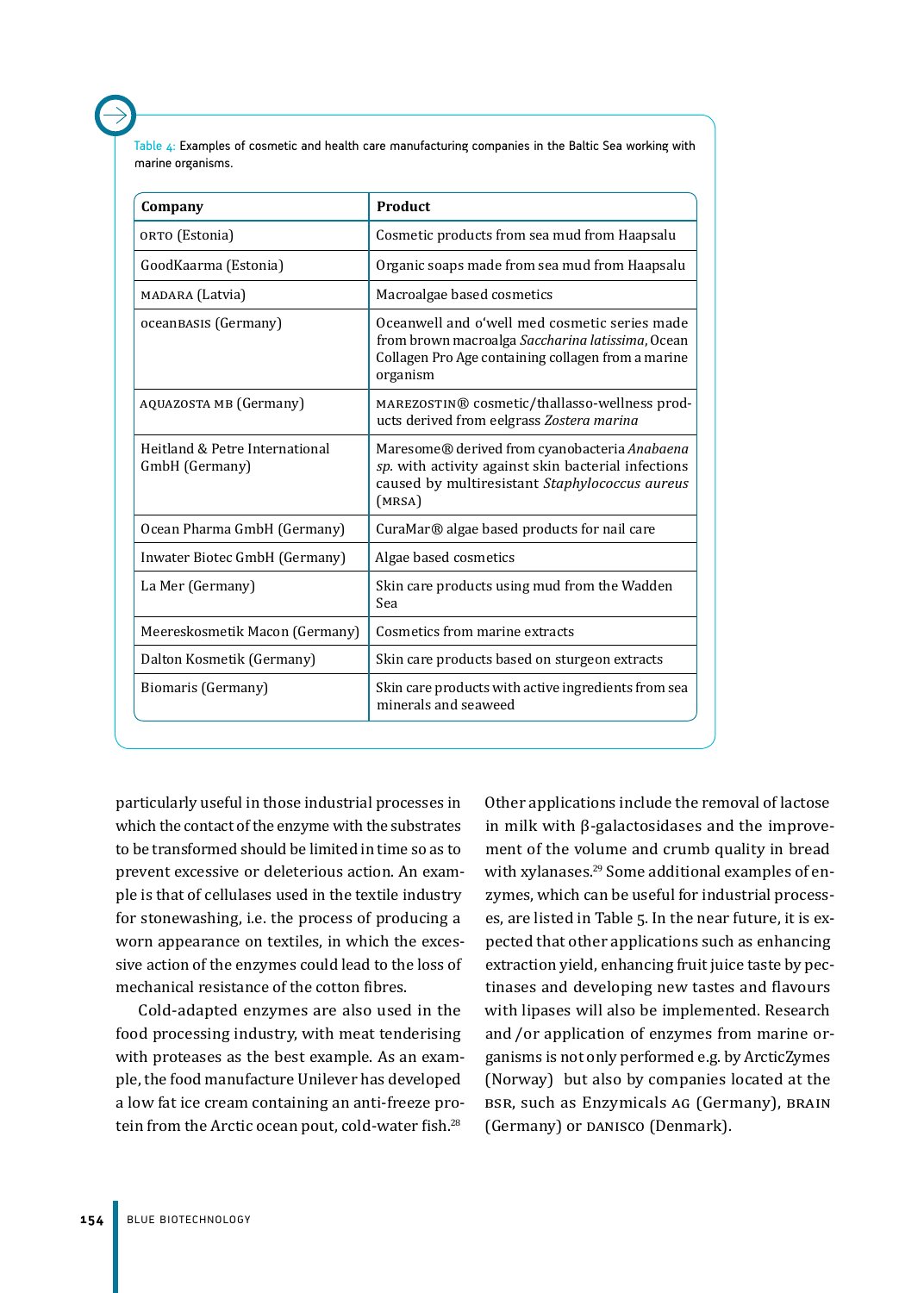

Table 5: Examples of enzyme use for industrial processes.

| <b>Enzyme</b>                                      | Synthesizing<br><b>Microbe</b>                       | <b>Property</b>                                                                 | <b>Industrial Use</b>                                                                                                     | <b>References</b>                                                                                                                                                                                                                   |
|----------------------------------------------------|------------------------------------------------------|---------------------------------------------------------------------------------|---------------------------------------------------------------------------------------------------------------------------|-------------------------------------------------------------------------------------------------------------------------------------------------------------------------------------------------------------------------------------|
| <b>Protease</b>                                    | Symbiont in ship-<br>worm                            | Alkaline pH                                                                     | Cleansing additive                                                                                                        | Greene, 1996 <sup>30</sup>                                                                                                                                                                                                          |
|                                                    | Bacillus mojavensis                                  | 2 detergent stable<br>serine proteases                                          | Detergent                                                                                                                 | Haddar, 200931                                                                                                                                                                                                                      |
| Lipase                                             | Penicillicum oxalicum,<br>Aspergillus flavus         | Cold-adapted                                                                    | Detergent, paper<br>production                                                                                            | David, 1935 <sup>32</sup>                                                                                                                                                                                                           |
| Phospholipase C                                    | Marine<br>streptomycete                              | Optimum at pH 8<br>and 45°C; only<br>hydrolysis of phos-<br>phatidylcholin      |                                                                                                                           |                                                                                                                                                                                                                                     |
| <b>Alginate lyase</b>                              | Algae, marine<br>invertebrates,<br>microbes          |                                                                                 | Novel alginate<br>polymers                                                                                                | Wong, 2000; <sup>33</sup><br>Xiao, 2006; <sup>34</sup><br>Alkawash, 2006; <sup>35</sup><br>Gacesa, 1988, 36<br>Gacesa, 1992 <sup>37</sup>                                                                                           |
| <b>Agarases</b>                                    | Agarolytic microbes                                  | Softening or lique-<br>fying of agar                                            | Processes for pro-<br>duction of bever-<br>ages, bread and<br>low-calorie foods                                           | Rasmussen, 2007; <sup>38</sup><br>John, 1981; <sup>39</sup><br>Oren, 2004; <sup>40</sup><br>Yaphe, 1972; <sup>41</sup> ;<br>Aoki, 1990; <sup>42</sup><br>Leon, 1992; <sup>43</sup><br>Hosoda, 2003;44<br>Sugano, 1993 <sup>45</sup> |
| Carrageenase                                       | Red seaweeds,<br>marine molluscs.<br>marine bacteria |                                                                                 | Coagulant, adhe-<br>sive, stabiliser,<br>emulsifier                                                                       | Sarwar, 1987; <sup>46</sup><br>Roberts, 2007 <sup>47</sup>                                                                                                                                                                          |
| Amylase                                            | Bacteria, fungi,<br>sponges                          |                                                                                 | Bread-making<br>process                                                                                                   | Gupta, 2003 <sup>48</sup>                                                                                                                                                                                                           |
| <b>Cellulose and</b><br>hemicellulose<br>hydrolase | Bacteria, fungi                                      |                                                                                 | Bio-textile auxil-<br>iaries, cotton and<br>linen process-<br>ing, bio-fertiliser<br>processing, sea-<br>weed degradation | Klemm, 2005; <sup>49</sup><br>Tong, 1980; <sup>50</sup><br>Doi, 2008 <sup>51</sup>                                                                                                                                                  |
| Fibrinolytic<br>enzymes                            | Bacteria                                             | <b>High stability</b><br>towards various<br>surfactants and<br>oxidizing agents | Laundry detergent,<br>thrombolytic agent                                                                                  | Mahajan, 2012 <sup>52</sup>                                                                                                                                                                                                         |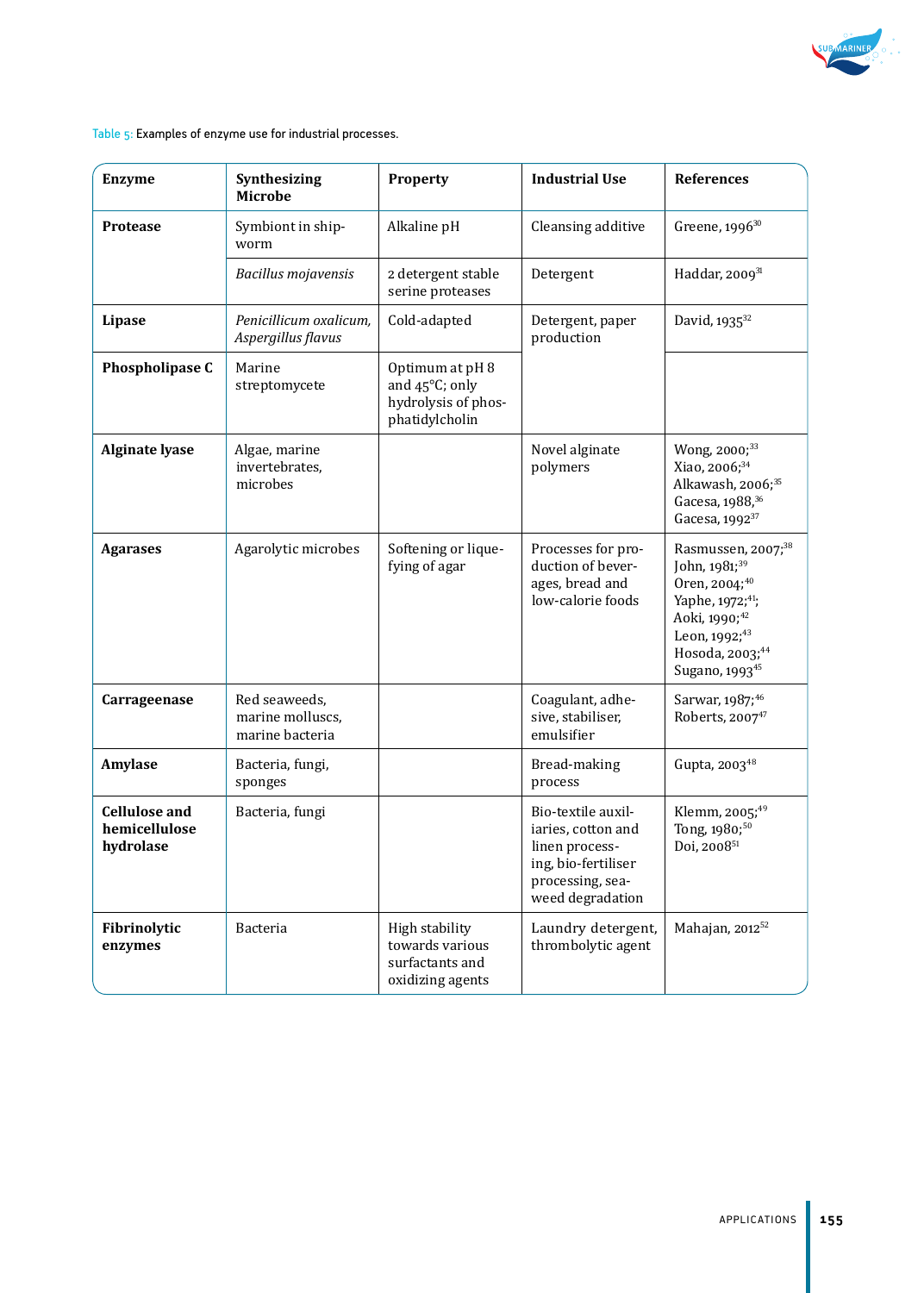## Food and Feed Products

Numerous food supplements can be traced back to compounds of marine origin. Microalgae, for example, are commonly used as a food supplement, with some of the most valuable products being polyunsaturated fatty acids (omega-3 fatty acids) and antioxidants (e.g. β-carotenoid). $53$ 

From the aquaculture perspective, there is a great challenge in providing new cheaper feed products, as the feed constitutes about 50 % of the cost drivers (for fish). New healthy feed products are also necessary to prevent diseases and to enhance the quality of the cultivated organisms. Animal proteins should be replaced by plant products, such as those from algal origin. Cultured microalgae are already used as a feed additive in mollusc and

shrimp aquaculture<sup>54</sup> as well as in feed for poultry, pigs and some pets.<sup>55</sup> The microalgae pigment astaxanthin is an especially valuable feed additive in salmon farming, giving the pink colour of the fish meat.

#### Biomaterials

Though this is still a very new field, over the past decade the medical, pharmaceutical and biotechnological industries have directed increasing attention towards biomaterials such as biopolymers of marine origin. Microbial biopolymers are polysaccharides, chitins or collagens, which have numerous applications ranging from bioplastics (such as polyhydroxyalkanoate, also know as PHA, which is synthesised by various marine bacteria) to pharmaceutical and

regional cases

> Research on microalgae high value compounds from the Baltic Sea Region for use as food and feed supplements has been quite limited, though several Lithuanian studies have looked into the use of *Spirulina* and *Chlorella* microalgae as dietary supplements for humans and animals.<sup>56, 57, 58, 59</sup>

> Production is thus far mostly small scale but several companies throughout the region have successfully marketed various (mostly algae-based) compounds for use in the food and feed industries. •

> Table 6: Examples of Baltic Sea Region companies and institutions investigating or producing food and feed additives from marine organisms

| <b>Products</b>                                                                             | Company/Institution                               |
|---------------------------------------------------------------------------------------------|---------------------------------------------------|
| Spila Spirulina as food additive and Spilamix<br>as feed additive, from Spirulina platensis | SPILA UAB (Lithuania)                             |
| Nutraceuticals and feed additives                                                           | BlueBio Tech GmbH (Germany)                       |
| <b>Nutraceuticals</b>                                                                       | Biovico (Poland)                                  |
| Astareal® astaxanthin from microalgae<br>Haematococcus pluvialis                            | Bioreal AB (Sweden)                               |
| Algae food, chitofood (using chitin from crus-<br>tacean shells)                            | ttz Bremerhaven (Germany)                         |
| Omega-3 fatty acids                                                                         | Finnish Environment Institute - SYKE<br>(Finland) |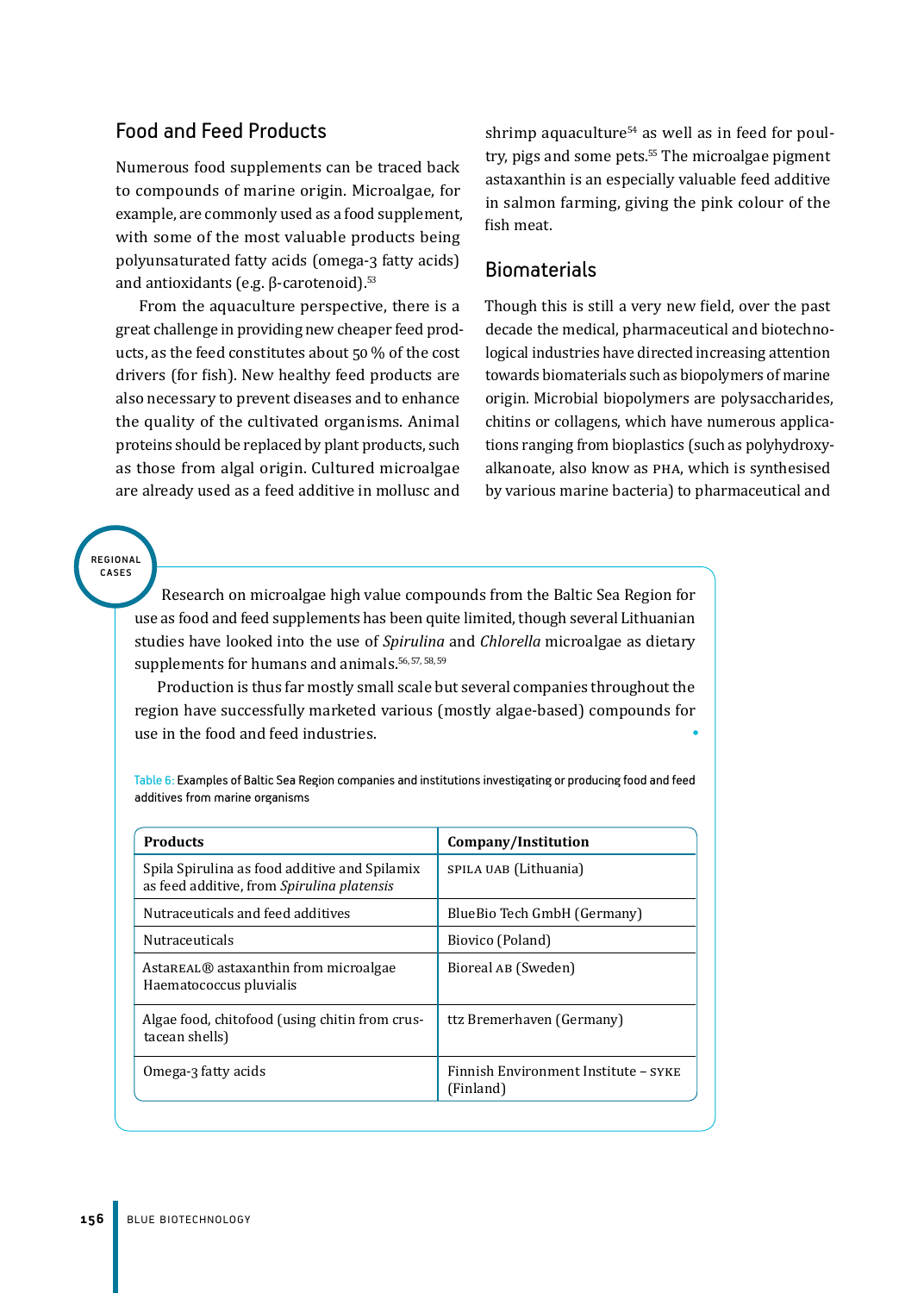

| Unsaturated fatty acids, especially docosa-<br>hexaenoic acid (DHA) as a food supplement                         | MareNutrica (Germany)                                                     |
|------------------------------------------------------------------------------------------------------------------|---------------------------------------------------------------------------|
| Food supplements such as omega-3 from<br>microalgae                                                              | SimrisAlg (Sweden)                                                        |
| Alternatives for fish feed and fish meal using in<br>vitro fish cell cultures                                    | Fraunhofer Research Institution for<br>Marine Biotechnology EMB (Germany) |
| Colourants for food and feed                                                                                     | Sea & Sun Technologies GmbH                                               |
| Food supplements such as polyunsaturated<br>fatty acids from microalgae and processing of<br>innovative products | IGV GmbH (Germany)                                                        |
| Products with <i>Chlorella</i> as food supplement<br>(tablets, powder, bread, pasta, sweets)                     | Roquette Klötze GmbH & Со кс<br>(Germany)                                 |

medical polymers for sealing wounds, bio-adhesives, dental biomaterials, tissue regeneration and 3D tissue culture scaffolds.<sup>60</sup>As an example products of the company HemCon Medical Technologies (USA), such as HemCom® Bandages PRO, are based on chitosan.

In comparison to conventional polymers, biopolymers have the advantage of being biodegradable, less toxic and based on renewable resources. Marine biopolymers may have a major future market potential but are currently still in development stage.

# Bioremediation of Marine Ecosystems

This relatively novel application involves the use of oil-degrading bacteria to improve water quality. Oil is a complex mixture of hundreds of different compounds generated from dead biomass over millions of years. In parallel, certain microorganisms, some of which are a common part of the marine microbial community in the Baltic Sea, have developed special enzyme systems to be able to use some of the oil components as substrate. Research is therefore going into the identification of microorganisms that might be able to mitigate the negative effects of accidental oil contamination from ship accidents or leakage of oil platforms.

So far, no microbes are known that are able to degrade the whole spectrum of oil components. To estimate the amount of active oil-degrading species as well as the cocktails of enzymes they produce for these purposes will require both molecular-ecological and metagenomic approaches. But the starting point is an encouraging one, as investigation of the microbial diversity in Baltic Sea sediments has already revealed the presence of microbial strains possibly involved in degradation of the pollutant phenantrene.<sup>61</sup>

# Anti-fouling Systems

Surfaces in the marine environment are rapidly colonised by microorganisms such as bacteria, a process which is then followed by colonisation by macroorganisms such as barnacles. This usually poses a problem for ships when a biofilm grows on the bottom, resulting in reduced cruising speed, high fuel consumption and thus increased  $\text{co}, \text{emis}$ sions.<sup>62</sup> Anti-fouling coatings are thus used containing chemical substances that prevent the formation of biofilms. Because these coatings often have toxic effects, legal regulations such as the International Convention on the Control of Harmful Anti-Fouling Systems on Ships (AFS Convention) – adopted in 2001 by the International Maritime Organisation – are in place to promote restriction or even ban of toxic compounds such as tributyltin (TBT) used for anti-fouling.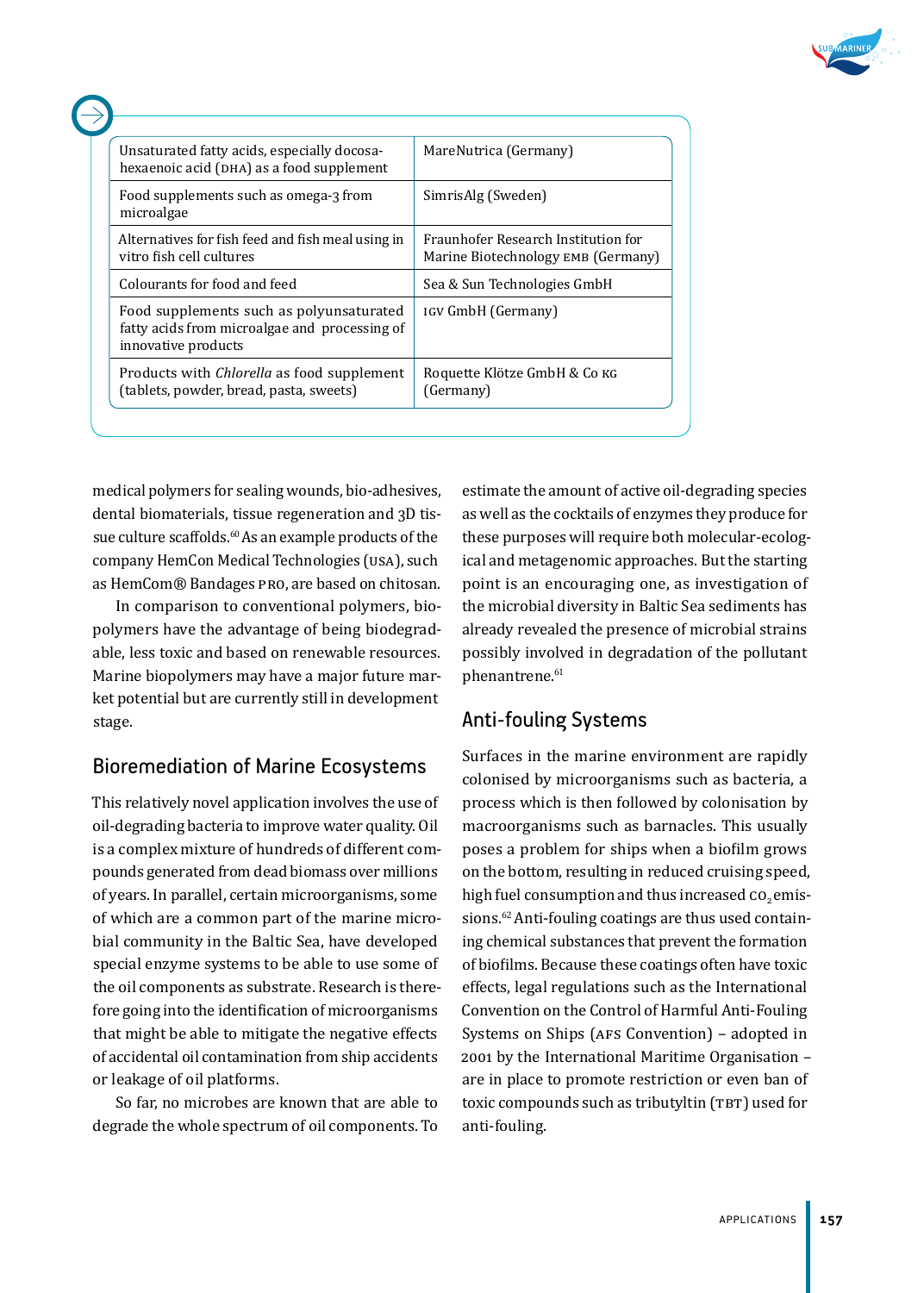Marine bio-based coating with anti-fouling and anti-corrosive properties may offer new solutions to the shipping industry. This promising new research field is investigating marine bacteria for their potential to produce compounds exhibiting anti-fouling activities. Since marine organisms have developed defence strategies against competitors and antagonists, they are involved in processes preventing fouling as it was shown for bacterial biofilms being active against barnacle attachment in the Baltic Sea.<sup>63</sup> Recent studies in Danish coastal waters have found marine bacteria showing anti-adhesive effects on a biofilm-producing *Pseudoalteromonas* sp. bacterium as well as on zoospores of the green alga *Ulva australis*. 64 Further research is still needed to identify the bioactive compound(s), conduct an Environmental Risk Assessment and develop a process for manufacturing an anti-fouling system based on this compound. The development of anti-fouling systems is carried out e.g. by the University of Gothenborg (Sweden) and the company LimnoMar.

#### Biofuels

The aspect of using biomass from marine organisms for the production of biofuels is covered in chapter 3 "Macrogalgae Harvesting and Cultivation" and chapter 6 "Microalgae Cultivation".

# **Technology**

#### Technological pre-conditions: from finding towards scale-up

Two phases can be distinguished in the search for valuable ingredients from marine micro – and macroorganisms, which require different kinds of technical equipment:

In the 1<sup>st</sup> Phase focus lies on "finding" organisms with interesting characteristics for a wide spectrum of possible applications (figure 2 shows the steps involved in drug discovery): In this phase it is essential to build and conserve microbial culture

collections that keep the strains available for further investigation and production. In order to get the desired compounds from the cultivation experiments, extraction methods are performed using, for example, organic solvents. For the purification of compounds and the elucidation of their structures several techniques are employed, among them highperformance liquid chromatography (HPLC), mass spectrometry (MS), nuclear magnetic resonance (NMR), gas chromatography (GC) and fast centrifugal partition chromatography (FCPC®). Known compounds produced by the organisms in cultivation experiments must be quickly identified to avoid 'rediscovering' of already known compounds. The marine natural products in substance libraries have to be maintained in high purity and high amounts in order to provide enough material for high throughput screening procedures with the aim to apply as much as possible test systems. For example, the search for new drug candidates requires a broad range of screening panels using bioassays relevant for human health; i.e. assays for determining the inhibitory activity of compounds against antibiotic resistant human pathogens, against tumour cell lines or enzymes playing a key role in diabetes or Alzheimer´s.

After establishment of the process at laboratory scale the 2<sup>nd</sup> Phase starts, in which it is necessary to prove reproducibility and to scale-up the production to ensure the amounts of biomass and substances required at all stages of product development to enable commercial production according to the industrial requirements. Scale-up involves the use of fermenters (10–3,000 L or even higher) for the cultivation of the bacteria, fungi or microalgae strains that will be producing the compounds (figure 3). In case of the cultivation of macroorganisms the availability of appropriate systems for mariculture or aquaculture is essential for a high yield in biomass. Subsequently the so called downstream processing is carried out comprising technologies which are necessary to separate and to purify the desired ingredient from the biomass e.g. by mechanical, analytical and preparative separation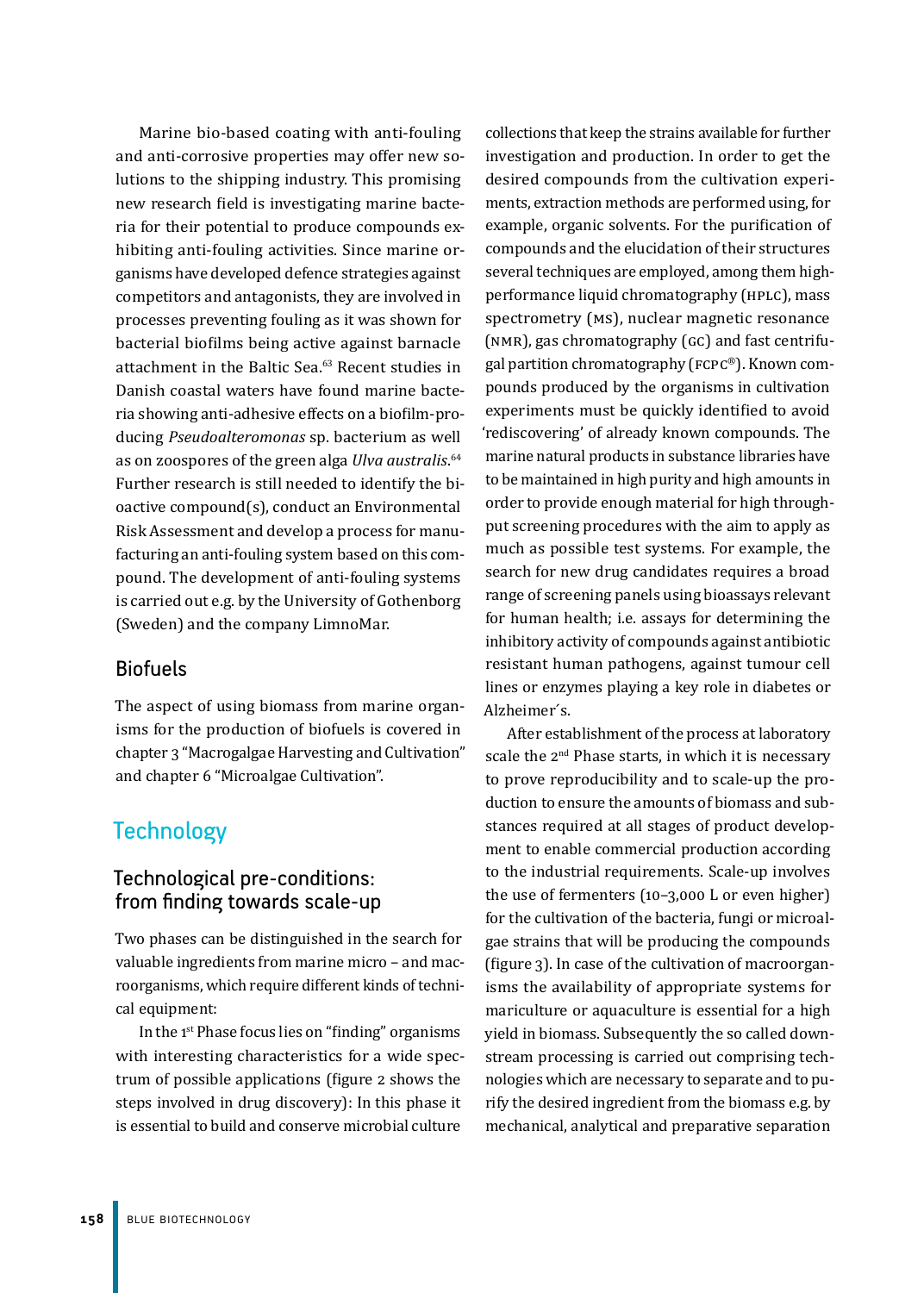

Figure 2: "Finding Phase": Summary of steps involved in the exploration of marine natural products from microorganisms for drug discovery.<sup>65</sup> The path of isolation of microbes from the marine habitat in order to gain bioactive compounds for further drug development is illustrated. Once bacteria and fungi have been brought into pure culture, straightforward procedures are available to cultivate them in larger volumes, to chemically analyse the natural products and identify the compounds, as well as to optimise the production by strain selection and elaboration of the optimal physicochemical conditions for production. This includes design and development of the fermentation process and selection of strains from a larger panel of similar strains that produce the desired compound as well as strain improvement by random or directed genetic manipulation.

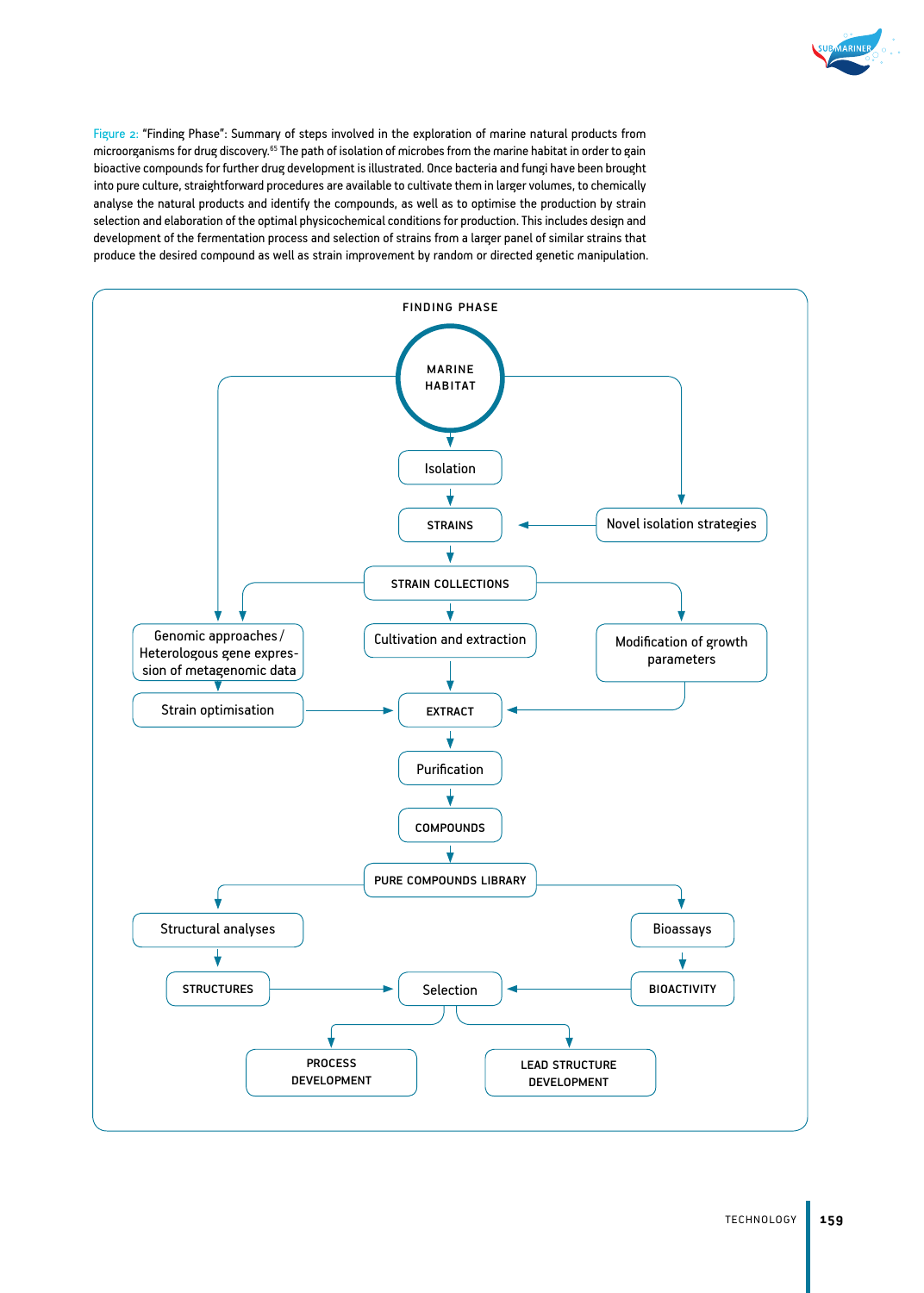Figure 3: Fermenter at GEOMAR | Helmholtz Centre for Ocean Research Kiel.



technologies, such as centrifugation, the use of absorbers, and/or chromatography. Dependent on the intended purpose of the purified ingredient several steps follow to develop the market product, e.g. to evaluate the sufficient concentration to be used, the suitable formulation or the proper carrier-material for specific technological applications.

#### Genomic Techniques

Despite the success of the traditional culture-based, bioassay-guided strategies used to discover new natural products, genetic analyses have revealed that these approaches provide access to only a small fraction of the biosynthetic capacity encoded in microbial genomes. This is because more than 99% of all bacteria are to date still not cultivable under laboratory conditions. Also, the majority of biosynthetic pathways are only expressed scarcely or not at all under laboratory conditions and the products of these pathways have been overlooked.<sup>66</sup>

This means that a microorganism may have the potential to produce a promising drug candidate but the conditions for inducing the production of this compound are unknown. Therefore, several genetic techniques are performed with the aim of accessing these compounds.

One approach is the analysis of the full genome sequence of a cultivated strain or a single cell obtained directly from the environment. This allows the detection of genes coding for metabolites that have the potential to exhibit promising properties. Several genomics-inspired strategies have been applied in unveiling new metabolites.<sup>67</sup> Among these strategies is the scanning of genomes to predict chemical structures from genes and the transfer of genetic material coding for compounds of interest from marine microorganisms into easily grown "producer strains" such as *Streptomyces* sp. bacterial strains.<sup>68, 69</sup>

There is strong evidence that the marine pharmaceutical pipeline as well as the portfolio of new enzymes will be up-scaled in the near future with products from uncultivable marine bacteria. New metagenomic techniques, those focused on studying the genetic material recovered directly from environmental samples, will be increasingly applied with the aim of accessing this large gene pool containing information for valuable products. As an example Hardemann & Sjoling (2007)<sup>70</sup> detected a novel lipase from Baltic Sea sediment sample by a metagenomic approach. This enzyme might be used for industrial application because of its activity at low temperature.

Further technologies, such as the aquatic cell technology, which is based e.g. on fish or algae cells, respectively, for the production of valuable ingredients for feed and other applications or the development of biosensors by using e.g. genetic information or toxins from marine organisms also contribute to the sustainable use of marine biotechnology.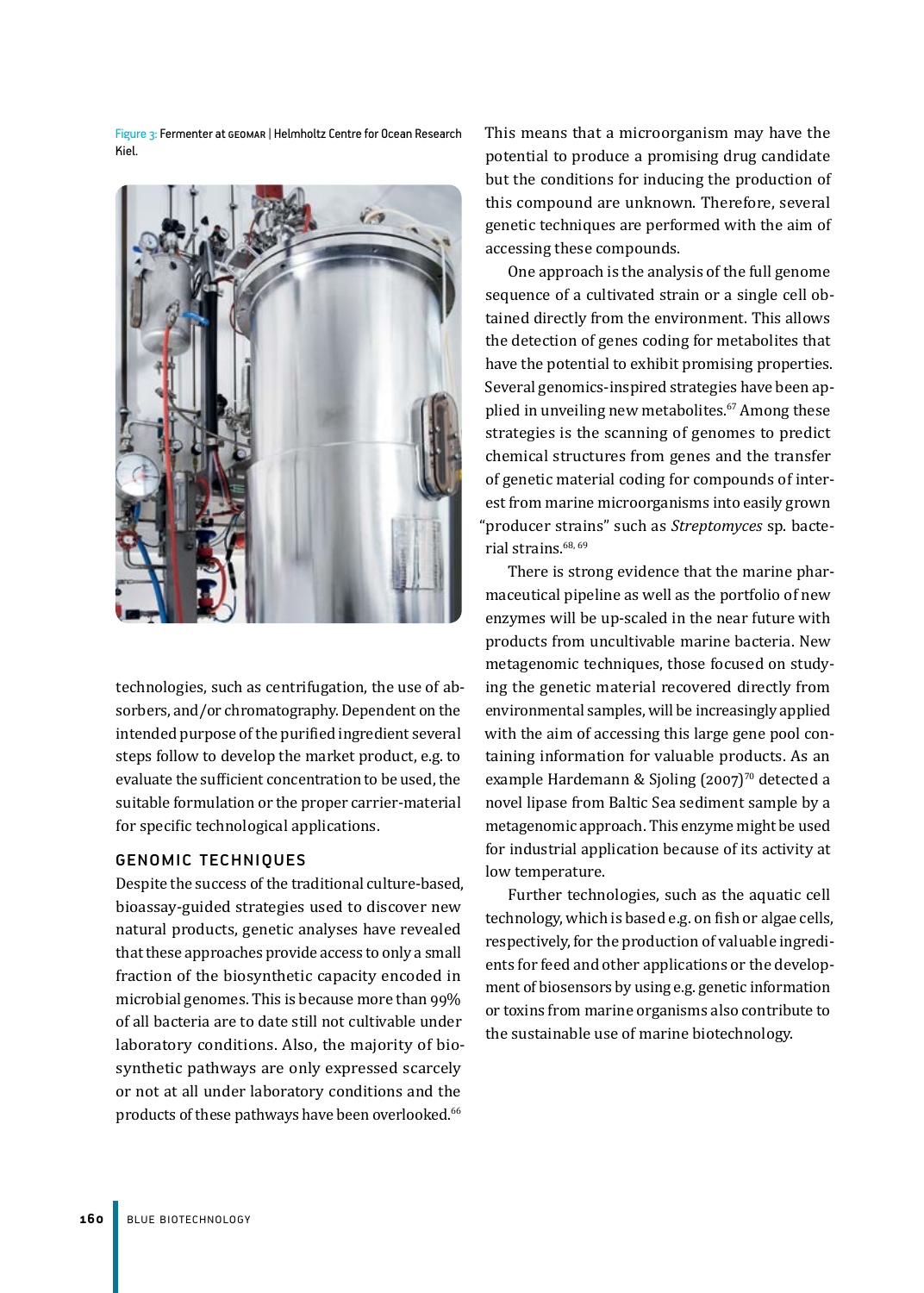

#### Laboratories in the Baltic Sea Region

In the Baltic Sea Region, the landscape of public institutions and private companies focusing on exploration and exploitation of marine organisms for biotechnology is relatively scattered and no systematic mapping has been conducted to assess the distribution of players and their roles, interests or technical expertise.

Overall the majority of activity appears to be focused in northern Germany as well as Denmark, but recently also individual institutions / researchers in Finland, Poland and Sweden have started to be active in EU financed projects such as MAREX, MARINE FUNGI and MicroB3.

Generally technical facilities in form of highly equipped laboratories exist in almost all countries throughout the Baltic Sea, because there is an increasing interest in biotechnology. A fact becoming evident e.g. by the initiatives of the Latvian Biotechnology Association (LBA), the feasibility study for an Estonian Biotechnical Programme<sup>71</sup> and from reports about biotechnology in Lithuania.<sup>72</sup> Many institutions have so far mainly worked on marine biodiversity research or in biotechnology at general level. But their equipment could be used with hardly any further investment for the exploitation of marine organisms as well. The Latvian ISC "Biotehniskais Centr" could for instance provide fermentation capacities for the cultivation also for marine microorganisms producing valuable ingredients for biotechnological products.

However, no network or strategy is in place to promote their awareness of each other at the level of the whole region – which would be a pre-condition to enable the sharing of their (expensive) capabilities and the knowledge generated in the field Blue Biotechnology.

Furthermore – whereas capacities seem to be sufficient for the  $1<sup>st</sup>$  "Findings" Phase – there seems to be a lack in capacities for scale-up and downstream processing, i.e. process development. In this phase not only large scale facilities (e.g. 3000 l fermenters) are required, but also sophisticated

organisational /quality assurance systems in order to comply to legal regulations (i.e. documentation) (see section on "Legal Aspects").

# Competence Centres in the Baltic Sea Region

It goes without saying that Blue Biotechnology does not only require natural ingredients and sophisticated technology, but also highly specialised experts in such diverse disciplines like microbiology, zoology, genetics, chemistry and pharmacy. Whereas in early years, most research and development in the field of Marine Biotechnology was conducted in academic institutions from one disciplines, today's landscape of natural product development is much more diversified and tremendous amounts of investments are related to these activities.

Specialised Marine Biotechnology research centres have now been established all over the world, where all the necessary disciplines and expertise are bundled together to contribute to integrated research and developments. Several examples of these specialised research centres exist in Europe, including the Marine Biodiscovery Centre in England or the Department of Biotechnology at SINTEF Materials and Chemistry in Norway. Additionally, networks including research institutions and companies with a clear marine biotechnological core business have been established. One of these is the Marine Biotech Cluster in Tromsø, Norway.

In the Baltic Sea Region research centres with special expertise in different fields of Blue Biotechnology are located in almost all countries. Examples are given in table 7.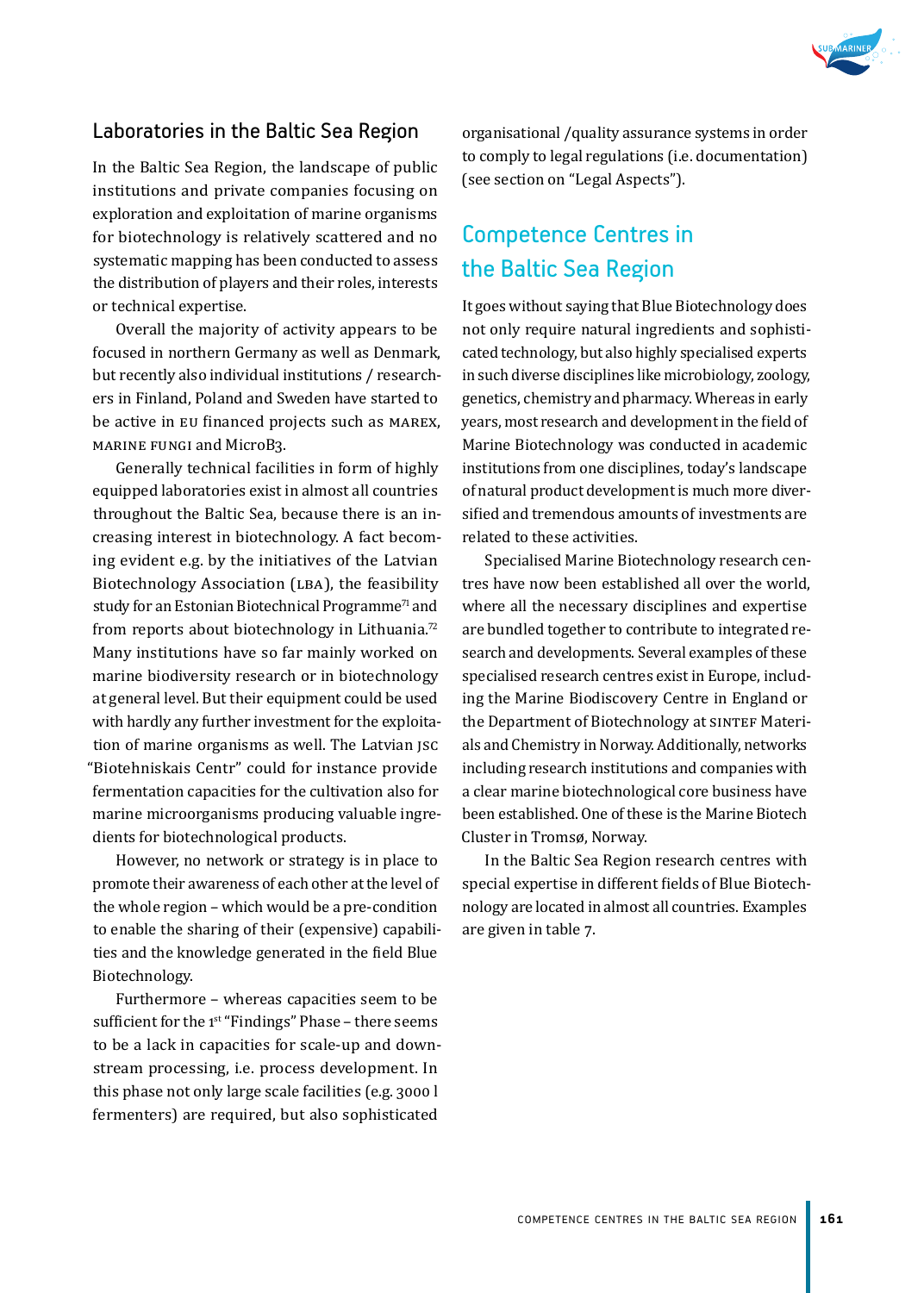Table 7: Examples of research centres and  $\epsilon$ u 7<sup>th</sup> Framework Programme projects with a research focus on various fields in Marine Biotechnology.

| <b>Research Centres</b>                                                                          | <b>Activities relevant to Marine Biotechnology</b>                                                                                                                                                                                                                                                                              |  |  |  |
|--------------------------------------------------------------------------------------------------|---------------------------------------------------------------------------------------------------------------------------------------------------------------------------------------------------------------------------------------------------------------------------------------------------------------------------------|--|--|--|
| <b>Northern Germany</b>                                                                          |                                                                                                                                                                                                                                                                                                                                 |  |  |  |
| University Greifswald and associated Insti-<br>tute of Marine Biotechnology e.v IMaB             | Natural products, marine enzymes, functional genomics, metab-<br>olomics, discovery of new drugs, biotransformation, nanoparti-<br>cles and active compounds                                                                                                                                                                    |  |  |  |
| Kieler Wirkstoff-Zentrum at GEOMAR (The<br>Kiel Center for Marine Natural Products at<br>GEOMAR) | Bioactive compounds from microbes, pure compound library,<br>bioassays, genomics, process development, scale-up, discovery<br>of new drugs and enzymes, research on the biological function<br>of bioactive compounds and their producers at marine habitats;<br>network "Blue Biotechnology"; Lead Partner to FP7 MARINE FUNGI |  |  |  |
| <b>University of Bremen</b>                                                                      | Marine genomics, lead partner to FP7 MicroB3                                                                                                                                                                                                                                                                                    |  |  |  |
| Fraunhofer Research Institution for Marine<br>Biotechnology EMB                                  | Development of new technologies, processes and instruments in<br>the fields of biological water quality control, aquaculture technol-<br>ogy, stem cell isolation and utilisation (e.g. fish cells) and others                                                                                                                  |  |  |  |
| Institute for Marine Resources GmbH (IMARE)                                                      | Biosensors, mariculture, technical applications of marine struc-<br>tures / nanomaterials                                                                                                                                                                                                                                       |  |  |  |
|                                                                                                  | <b>Denmark</b>                                                                                                                                                                                                                                                                                                                  |  |  |  |
| Danish Technical University (DTU)                                                                | Marine bioactive compounds, Partner to FP7 PharmSea                                                                                                                                                                                                                                                                             |  |  |  |
| University of Copenhagen KU-Science                                                              | Marine bioactive compounds, food and feed with marine-derived<br>ingredients                                                                                                                                                                                                                                                    |  |  |  |
|                                                                                                  | Latvia                                                                                                                                                                                                                                                                                                                          |  |  |  |
| Latvian Institute for Aquatic Ecology                                                            | Environmental monitoring                                                                                                                                                                                                                                                                                                        |  |  |  |
|                                                                                                  | <b>Finland</b>                                                                                                                                                                                                                                                                                                                  |  |  |  |
| Helsinki University                                                                              | Lead Partner to FP7 Project "MAREX"                                                                                                                                                                                                                                                                                             |  |  |  |
| VTT Technical Research Centre of Finland                                                         | Partner to FP7 Project "MARINE FUNGI"                                                                                                                                                                                                                                                                                           |  |  |  |
|                                                                                                  | Lithuania                                                                                                                                                                                                                                                                                                                       |  |  |  |
| Klaipeda University Coastal Research and<br>Planning Institute (CORPI)                           | Marine bioactive compounds from microalgae                                                                                                                                                                                                                                                                                      |  |  |  |
|                                                                                                  | Estonia                                                                                                                                                                                                                                                                                                                         |  |  |  |
| Estonian Marine Institute of University<br>Tartu                                                 | Environmental monitoring                                                                                                                                                                                                                                                                                                        |  |  |  |
| Competence Center of Food and Fermenta-<br>tion Technologies (Tallinn)                           | Food containing marine-derived ingredients                                                                                                                                                                                                                                                                                      |  |  |  |
|                                                                                                  | Sweden                                                                                                                                                                                                                                                                                                                          |  |  |  |
| Finish Environment Insitute (SYKE)                                                               | Fatty acids from marine microalgae for diverse uses                                                                                                                                                                                                                                                                             |  |  |  |
| University of Gothenborg (with MareLife,<br>Norway)                                              | INTERREG IVA project BlueBio (Blue Biotechnology for sustain-<br>able innovations in the region Öresund-Kattegat-Skagerrak)                                                                                                                                                                                                     |  |  |  |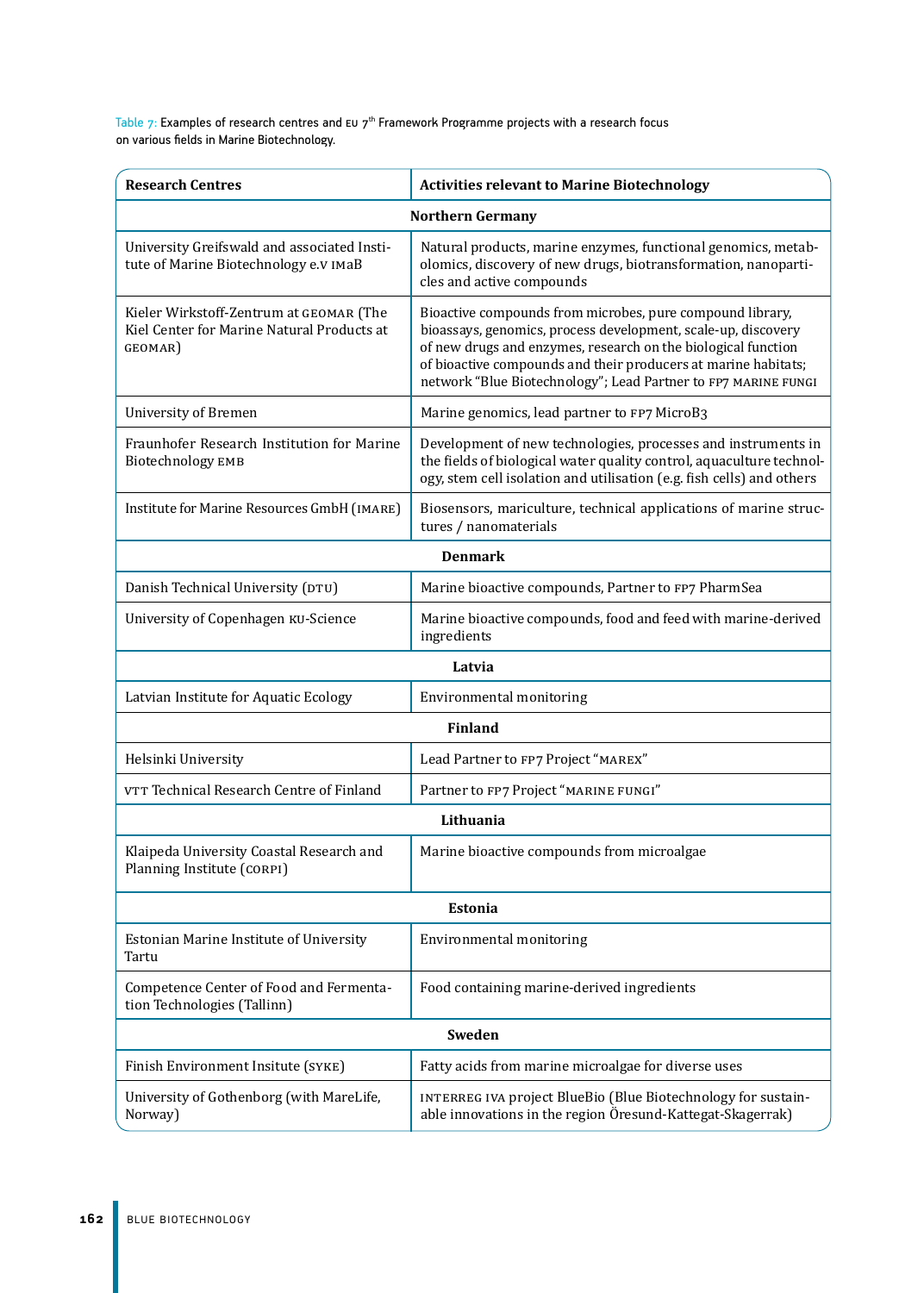

| <b>Research Centres</b>                                     | <b>Activities relevant to Marine Biotechnology</b>                                                               |
|-------------------------------------------------------------|------------------------------------------------------------------------------------------------------------------|
|                                                             | Poland                                                                                                           |
| University of Gdansk                                        | Partner to FP7 MAREX, bioactive compounds from marine micro-<br>algae, marine genetics, environmental monitoring |
| Institute of Oceanology of the Polish<br>Academy of Science | Marine bioactive compounds, marine genetics, environmental<br>monitoring                                         |

# Environmental Assessment

The full scope of environmental impacts that the Blue Biotechnology field may have on the marine environment is still difficult to assess. This is because much of the work is still in an experimental stage but also because generally exploration is supported by highly competitive commercial companies, so most of the research and development efforts are not published in the literature. Nevertheless, research on and application of marine biotechnology is not expected to have negative impacts on the environment. In contrast, marine biotechnology will include strong positive impacts.<sup>73</sup> Among them might be the reduction of environmental damages on marine environments and the improvement of the climate. Some preliminary issues can be elaborated on (Table 8).

# Habitat and Species Protection

The disturbance of the biological environment that occurs with the extraction of the species and capture of non-target species is considered negligible. In one litre of water from the Baltic Sea or on the surface of a single leaf of algae there are millions of bacteria and thousands of fungi and microalgae each with the potential to produce valuable ingredients for human and environmental health. Therefore, only tiny amounts of the original sample (such as a piece of sponge, coral or sediment) are needed. Several laboratory enrichment and cultivation techniques are then used to make the microorganisms available for further research. In the case of macroorganisms (e.g. macroalgae, mussels) it is possible to cultivate them using aquaculture, whereby

environmental damage by harvest from the habitat is avoided. In this case, environmental impacts associated with the cultivation of macroalgae or mussels should be considered (see "Macroalgae Harvesting and Cultivation" and "Mussel Cultivation" chapters).

The unknown consequences to habitats and species through the release of bioengineered compounds or bacteria into the marine environment are potentially of greater importance. The need for environmental monitoring and surveillance has been identified as a growing factor over coming decades.<sup>73</sup> Very little is known at this point about the impact of using bioengineered compounds or bacteria in the marine environment and further research and monitoring of these types of applications is required. It is essential that marine biosource compounds and bacteria be developed that can be safely used in the marine environment.

# Water Quality

One important application of Blue Biotechnology is the development of marine bio-sourced compounds that can safely replace toxic anti-fouling or anti-corrosive agents currently used on ships and submarine installations, thereby improving water quality. In addition, there is the application of bioengineered bacteria for bioremediation purposes following pollution events. Furthermore, the development of monitoring and detection systems based on compounds such as microalgal or bacterial toxins produced by marine organisms and which are harmful to humans as allergens or contaminants in seafood could help prevent diseases caused by these toxins.74, 75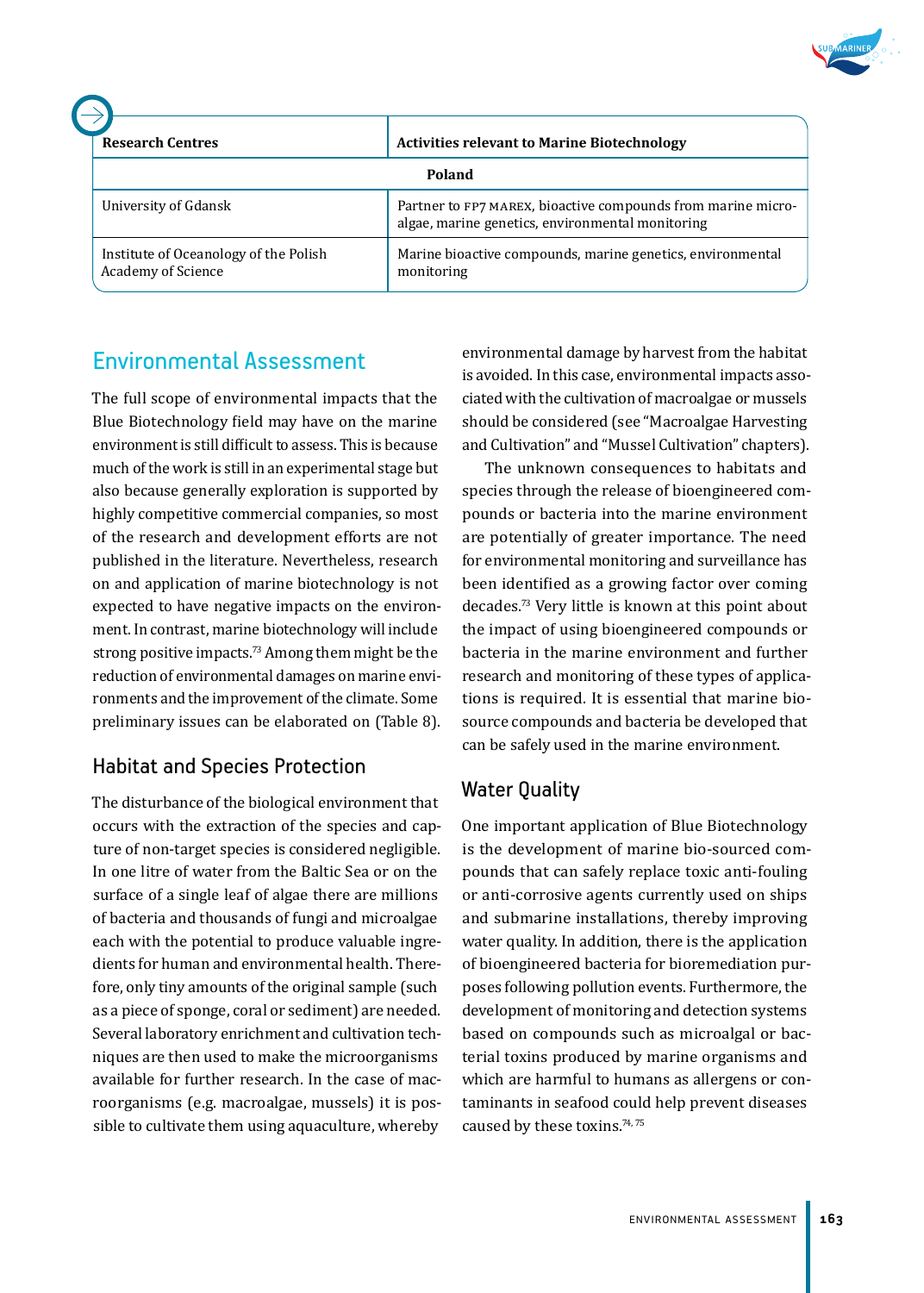| <b>Environmental Objective</b> | <b>Environmental Priority</b>        | <b>Impact of Blue</b><br><b>Biotechnology</b> |                                                                  |
|--------------------------------|--------------------------------------|-----------------------------------------------|------------------------------------------------------------------|
| Water quality                  | Bathing quality                      | $\bigcap$ ?                                   |                                                                  |
|                                | Water transparency                   | ●?                                            |                                                                  |
|                                | Eutrophication                       | $\bigcap$ ?                                   |                                                                  |
|                                | Biogeochemical cycles                | $\bullet$                                     |                                                                  |
| Habitat / Species protection   | Food web dynamics                    | $\bigcirc$ ?                                  |                                                                  |
|                                | Biodiversity                         | $\bullet$ ?                                   |                                                                  |
|                                | <b>Benthic habitats</b>              | $\bullet$ ?                                   |                                                                  |
|                                | <b>Bird habitats</b>                 | $\bullet$ ?                                   |                                                                  |
|                                | Fisheries                            | $\bullet$ ?                                   |                                                                  |
|                                | Marine mammals                       | $\bigcirc$ ?                                  |                                                                  |
|                                | Marine noise                         |                                               | strongly supportive<br>moderately supportive                     |
| Coastal protection             | Coastal morphology                   |                                               | strongly not supportive<br>moderately                            |
|                                | Scenery                              |                                               | not supportive                                                   |
| Climate protection             | $\text{CO}_2$ Emissions<br>reduction |                                               | neutral<br>0<br>?<br>gaps in information<br>blank not applicable |

Table 8: Overview of Blue Biotechnology's impact on environmental objectives and priorities.

Large masses of plastic and plastic debris have been released into the environment, and thereby have entered the world's ocean.<sup>76</sup> The use of alternatives, such as biodegradable products might contribute to resolve this long-standing problem, because degradation could be performed by enzymes produced by bacteria.<sup>77</sup>

# Climate Protection

The main cause of the current global warming trend is the greenhouse effect. Microbial processes have a central role in the global fluxes of the key biogenic greenhouse gases (carbon dioxide, methane and nitrous oxide). With molecular-genetical approaches different groups of microorganisms should be identified which can dissimilate the organic part of the Baltic Sea water to carbon dioxide and therefore may enhance the greenhouse

effect. If we understand the mechanisms of bacterial CO2-production it might be possible to influence this negative impact. Recently, bioengineered bacteria have been shown to improve the efficiency of the fermentation process in producing ethanol from macroalgae, potentially overcoming one of the major barriers to using macroalgae for biofuel production $78$  and supplying a renewable energy source. A pilot facility is under way in Chile, though the environmental impacts of the technology have not yet been assessed. The use of enzymes derived from marine organisms to enhance industrial processes can also bring about improvements in energy consumption.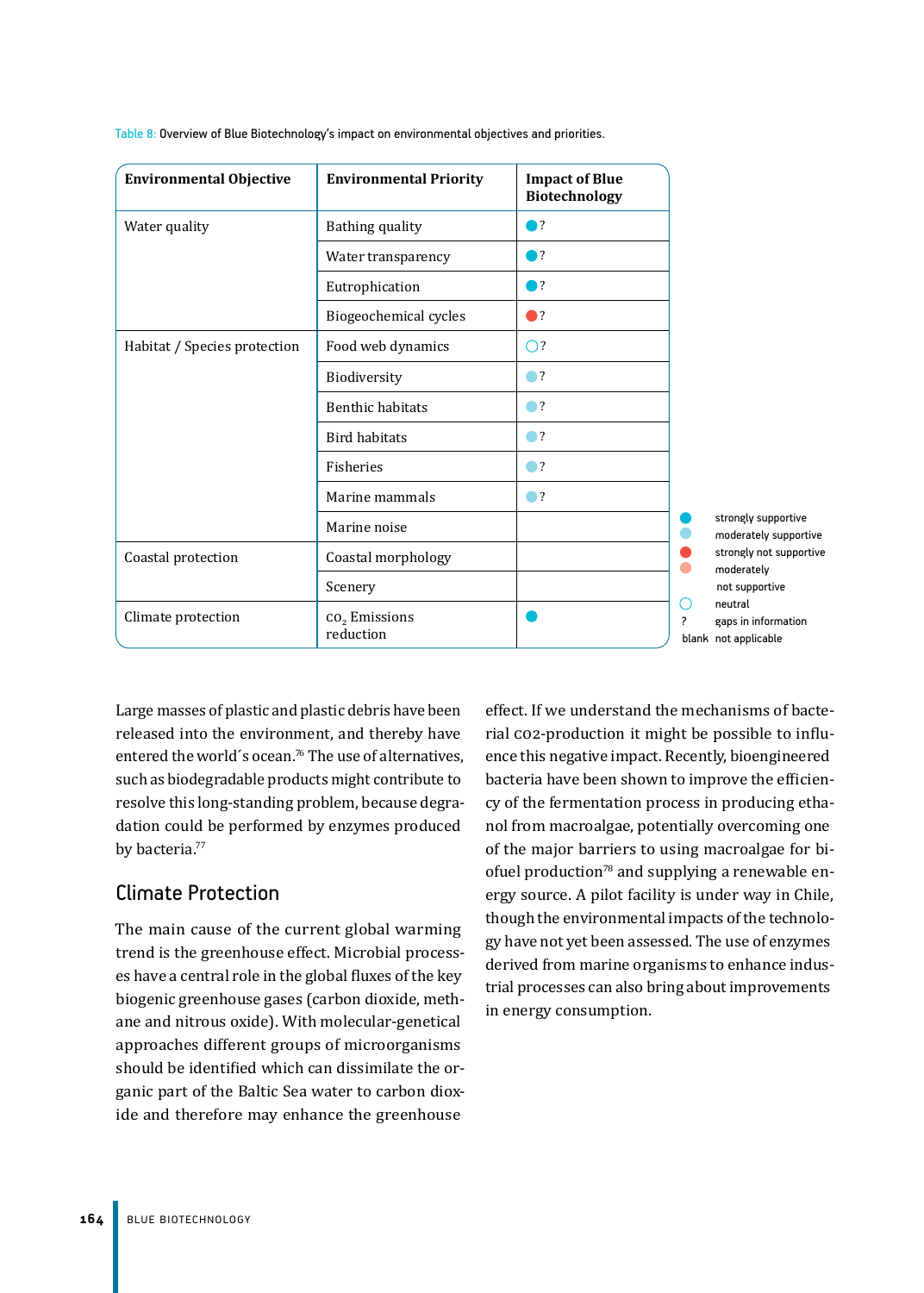

# Socioeconomic Aspects

#### Encouraging Forecasts

The global biotechnology revenues came to \$ 84.5 billion in 2010 by analysis of 622 companies.<sup>79</sup> While Blue Biotechnology represents only a nascent and relatively small part of this market, given the vast untapped potential the marine biotech sector holds promising growth prospects for the future. The global market for marine biotechnology is forecast to reach \$ 4.1 billion by 2015. The market for marine bioactive substances is forecast to register the fastest growth rate of more than 4 % during the period 2009–2015 and the marine biomaterials market was projected to reach \$ 1.7 billion by 2012.80

Europe constitutes one of the largest markets for the marine biotechnology industry with about 27 % of the demand.2 The Marine Board of the European Science Foundation estimates that Europe's

segment of the Blue Biotechnology market amounts to € 2.8 billion (\$ 3.5 billion) by with a future annual growth potential of 12 % assuming a strong cooperation of industry and science.<sup>3</sup> Furthermore, Baltic Sea countries contributed almost half of the European demand for marine biotechnology in 2011.<sup>2</sup>

This expected market growth is driven not only by the rise in interest from medical, pharmaceutical, aquaculture, nutraceutical and industrial sectors, with ever widening applications in many end-use areas (pull-effect). It is also "pushed" by the rapid increase in the inventory of marine natural products and genes of commercial interest derived from bioprospecting efforts. As a consequence, today an ever greater number of small companies exist with the specific focus of marketing marine compounds.

In terms of end-use, the healthcare industry constitutes the largest and fastest growing segment for marine biotechnology. The global market for marinederived pharmaceuticals was valued at nearly \$ 4.8

Figure  $4$ : High-added value chain of the exploitation of marine organisms from the habitat to commercialisation of biotechnological product.

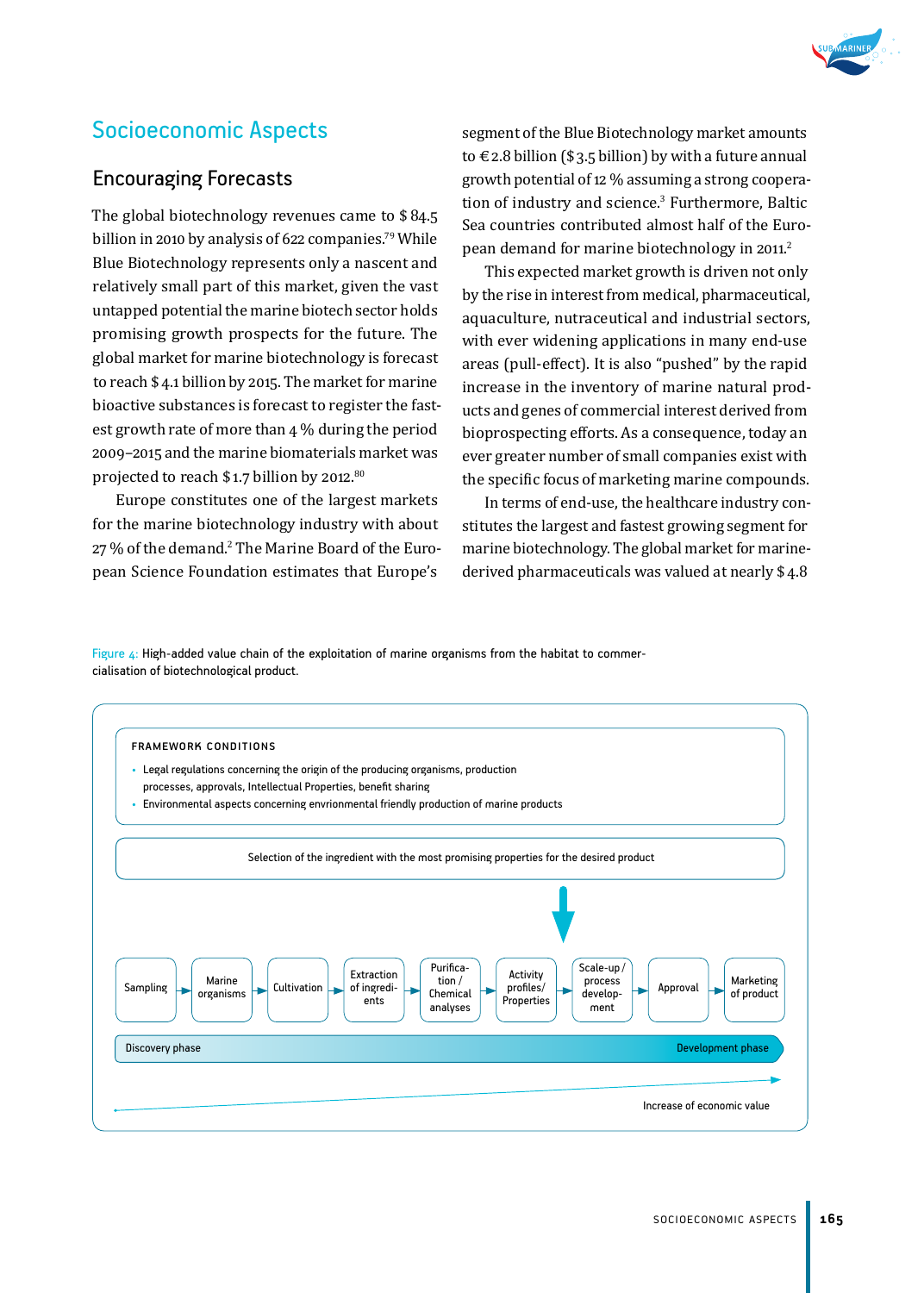billion in 2011, \$ 5.3 billion in 2012 and is projected to be worth nearly \$ 8.6 billion by 2016, a compound annual growth rate of 12.5 $%$  between 2011 and 2016. $81$ 

#### regional cases

#### Blue Biotechnology: A Real Business

As the first important commercial company in the world with a clear emphasis on development of anti-cancer drugs from marine natural products, the Spanish company PharmaMar was founded in 1986. It has several marine drug candidates in the clinical trial pipeline. Yondelis® was derived from a tunicate and was the first product from PharmaMar in clinical use against special forms of cancer.<sup>82</sup> It is applied as drug for the treatment of soft tissue sarcomas, is supplied by Zeltia and had gross sales of  $\epsilon$  72.2 million in 2010, a 70.3 % increase on 2009*.* 83

# Challenges and Cost Factors

The overarching challenge to marine biotechnology concerns the appropriation of marine resources, which are distributed within vast and complex ecosystems, while protecting and preserving marine resources for future generations.<sup>84</sup> Among key issues for Blue Biotechnology are the supply of organisms producing e.g. bioactive compounds, enzymes or fatty acids for biotechnological applications, the use of bioassays suitable for the desired field of application, the sustainable production of these ingredients, proper storage methods, sufficient technologies for scale-up and downstream processing as well as the development and the approval of the respective market product (figure 4). Downstream processing may cause up to 80 % of the production costs.<sup>85</sup> Table 9 displays the phases involved in the discovery and the development

stages for marine derived products as well as the facilities required.

In the pharmaceutical field, one important bottleneck in the development of drugs is the great financial effort needed to carry out pre-clinical and clinical studies, required for ensuring the efficiency and safety of new drugs (approval). Furthermore compliance with legal regulations, which vary depending on the final application of the compound (for drugs, medical devices, cosmetics or food additives) have to be considered (see section on "Legal Aspects"). The consideration of these regulations before being able to bring a marine product to market is cost-intensive.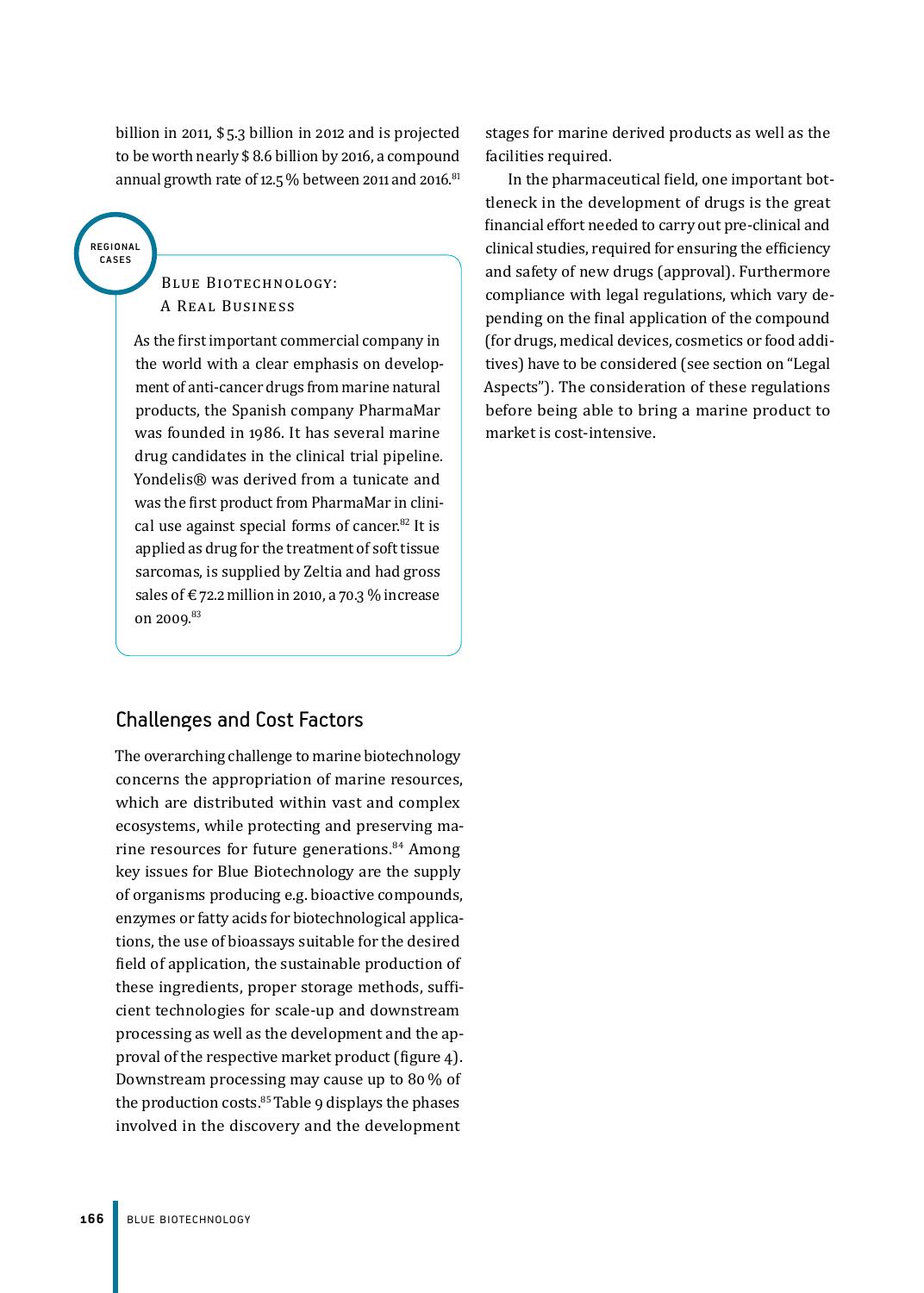

Table 9: Cost factors playing an important role in Blue Biotechnology.

| <b>Stage</b>     | <b>Phase of biodiscov-</b><br>ery / development                                                                                               | Procedures /<br>methods                                                                                                                                                              | Laboratories /<br>Equipment                                                                                                                                                                                                      | <b>Staff</b>                                                                                                             | <b>Main cost</b><br>factors<br>(examples)                                    |
|------------------|-----------------------------------------------------------------------------------------------------------------------------------------------|--------------------------------------------------------------------------------------------------------------------------------------------------------------------------------------|----------------------------------------------------------------------------------------------------------------------------------------------------------------------------------------------------------------------------------|--------------------------------------------------------------------------------------------------------------------------|------------------------------------------------------------------------------|
| <b>Discovery</b> | Sampling                                                                                                                                      | Collecting marine<br>samples                                                                                                                                                         | Ships, remotely<br>operated vehicles                                                                                                                                                                                             | Scientists,<br>technicians                                                                                               | Financing the<br>cruises                                                     |
|                  | Supply of new<br>producer micro-<br>organisms or of<br>metagenomic data<br>sets, maintenance<br>of culture collec-<br>tions                   | (i) microbiological<br>methods<br>(ii) genetic meth-<br>ods                                                                                                                          | (i) Laminar flows,<br>autoclaves, incu-<br>bation chambers,<br>storage capacities<br>for strain collec-<br>tion (-80°C, liquid<br>nitrogen)<br>(ii) S1 laboratories /<br>thermalcyclers,<br>sequencers, analyti-<br>cal software | (i) Micro-<br>biologists,<br>biologists,<br>technicians<br>(ii) Geneti-<br>cists, bioin-<br>formaticians,<br>technicians | Staff salaries,<br>purchase of<br>equipment<br>and labora-<br>tory materials |
|                  | Development of new<br>cultivation $-$ and/<br>or genetic - based<br>methods to stimu-<br>late production of<br>known producer<br>strains      | Microbiological<br>and/or genetic<br>methods                                                                                                                                         | See above + ferment-<br>ers                                                                                                                                                                                                      | See above                                                                                                                | See above                                                                    |
|                  | Extraction, struc-<br>ture elucidation,<br>purification and<br>storage of the valu-<br>able ingredients (e.g.<br>as pure compound<br>library) | Extraction proce-<br>dures, chemical<br>analyses                                                                                                                                     | Laboratories fol-<br>lowing guidelines<br>for chemical work,<br>rotary evaporators,<br>fraction collectors,<br>HPLC, FCPC, MS, GC,<br><b>NMR</b>                                                                                 | Chemists,<br>technicians                                                                                                 | See above                                                                    |
|                  | Screening panels<br>with bioassays<br>according to human,<br>environmental and<br>industrial needs                                            | Cell-based test<br>systems, enzymatic<br>test systems                                                                                                                                | L2 laboratories, cell-<br>culture laboratories,<br>microplate readers<br>for high-throughput                                                                                                                                     | Microbiol-<br>ogists, cell<br>biologists,<br>pharmacists,<br>agronomists,<br>technicians                                 | See above                                                                    |
| Develop-<br>ment | Sustainable supply<br>of the valuable<br>ingredients in suf-<br>ficient amounts<br>used for the marine<br>products                            | (i) robust proc-<br>ess development<br>using fermentation<br>procedures<br>(ii) chemical syn-<br>thesis<br>(iii) genetic methods                                                     | (i) fermenters (250 L,<br>3,000 L and more)<br>(ii) HPLC, FCPC, MS,<br>GC, NMR<br>(iii) S1 laboratories                                                                                                                          | Micro-<br>biologists,<br>chemists,<br>geneticists,<br>engineers,<br>technicians                                          | See above                                                                    |
|                  | Marine product<br>development                                                                                                                 | Optimisation of the<br>properties of the<br>valuable ingredi-<br>ents according to<br>product require-<br>ments, manufac-<br>turing using (bio)<br>chemical methods,<br>formulations | Equipment for<br>chemical synthe-<br>ses, software for<br>structure-activity<br>relationships                                                                                                                                    | Chemists,<br>medicinal<br>chemists,<br>pharmacists,<br>biologists,<br>technicians                                        | See above                                                                    |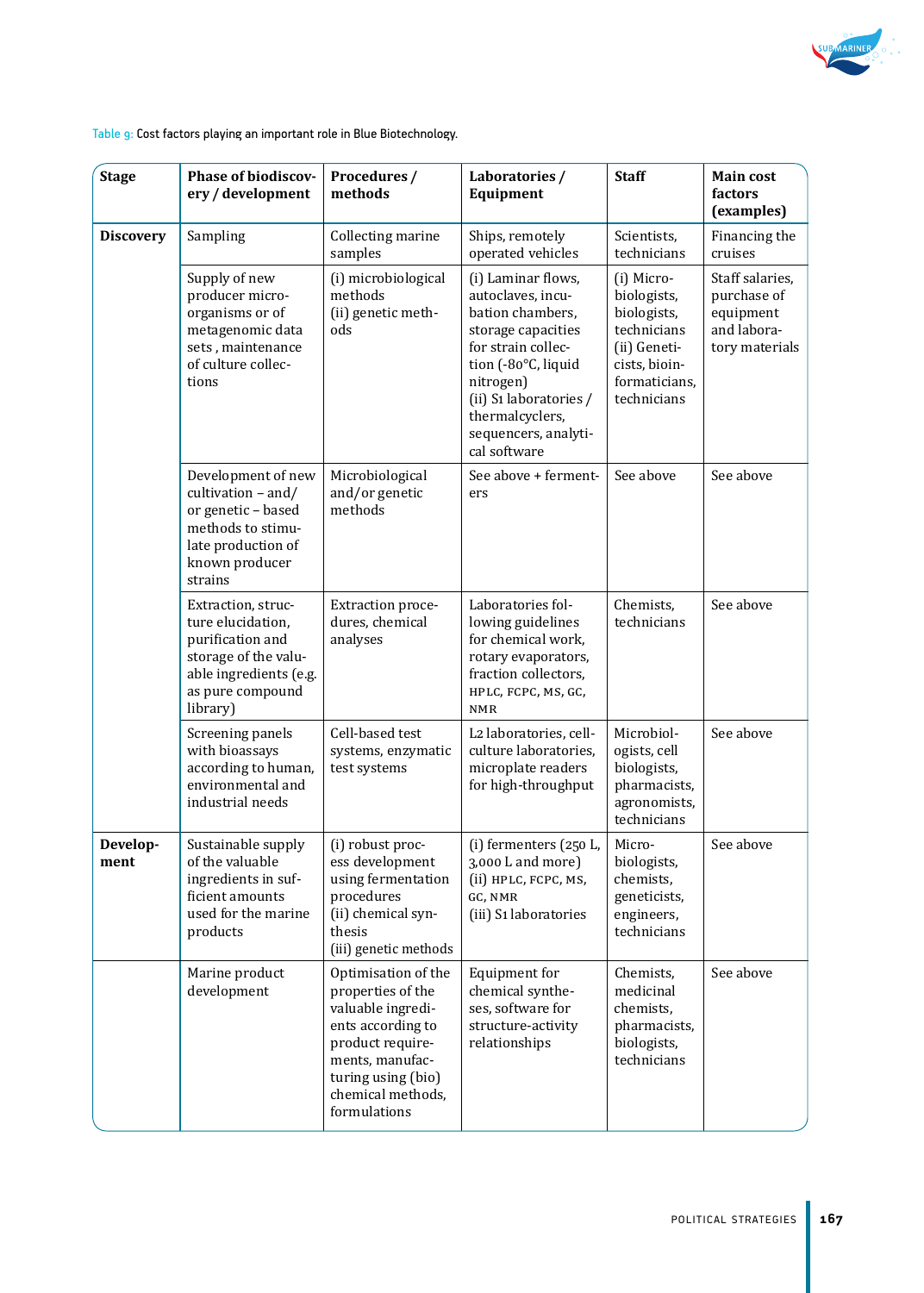| <b>Stage</b>     | <b>Phase of biodiscov-</b><br>ery / development | Procedures /<br>methods                                                                                               | Laboratories /<br>Equipment                                                                                                | <b>Staff</b>                                                                                                                                             | <b>Main cost</b><br>factors<br>(examples)                                                                                          |
|------------------|-------------------------------------------------|-----------------------------------------------------------------------------------------------------------------------|----------------------------------------------------------------------------------------------------------------------------|----------------------------------------------------------------------------------------------------------------------------------------------------------|------------------------------------------------------------------------------------------------------------------------------------|
| Develop-<br>ment | <b>Ensuring Intellectual</b><br>Property        | Agreements<br>and contracts<br>with respect to<br>benefit-sharing<br>and joint owner-<br>ship, patent<br>applications | <b>Offices</b>                                                                                                             | Patent law-<br>yers, legal<br>scholars                                                                                                                   | Costs for appli-<br>cation and<br>maintenance<br>of the patents                                                                    |
|                  | Approval of the<br>marine product               | Considering EU<br>and national<br>directives for<br>the desired<br>application                                        | Laboratories accord-<br>ing to Good Manu-<br>facturing Practice<br>guidelines, national<br>guidelines and EU<br>directives | Staff with<br>specific<br>expertise in<br>the desired<br>application<br>(e.g. medics,<br>pharmacists,<br>biologists,<br>chemists.<br>nutrition-<br>ists) | Fulfil the<br>requirements<br>of the approval<br>procedures<br>(e.g. in case of<br>drugs: clinical<br>phases I, II,<br>and $III$ ) |
|                  | Commercialisation of<br>the marine product      | Evaluation of<br>market potential,<br>development<br>of marketing<br>strategy                                         | Marketing via inter-<br>net, fairs, confer-<br>ences, etc.                                                                 | Business and<br>marketing<br>experts                                                                                                                     | Marketing<br>costs including<br>staff salaries,<br>add campaigns,<br>travel costs<br>and product<br>samples                        |

# Political Strategies

## European Context

In Europe, the potential value of marine resources for Blue Biotechnology is only just beginning to be recognised at the political level (Figure 5). Already back in 2001, the European Science Foundation's (ESF) Marine Board Position Paper 4 "Marine Biotechnology – A European Strategy for Marine Biotechnology" had recognised the underexploited benefits of marine biotechnology in Europe and called for a European initiative to mobilise scattered human capital and refocus dispersed infrastructure. By 2009, the European Commission's Knowledge Based Bio-Economy Network (KBBE-NET) advocated for integrated marine biotechnology R&D in Europe and made the first attempt to map national research priorities in European countries. In 2010,

ESF´s Marine Board updated their Position Paper "Marine Biotechnology: A New Vision and Strategy for Europe",<sup>3</sup> calling for a collaborative industryacademia approach to provide strategic assessment, identify priorities, analyse the socioeconomic context and provide policy recommendations. In 2011, the Internal Co-ordination Group for Biotechnology (ICGB) of the OECD stated that Blue Biotechnology has a considerable potential to address global challenges in population health, food security, industry and environmental sustainability as well as protecting and preserving marine resources for future generations.<sup>84</sup>

Despite these calls for strategic direction, to this day the EU still lacks a coherent marine biotechnology research and technology transfer policy. Instead, individual European countries support, to varying degrees, national and regional marine biotechnology initiatives and programmes based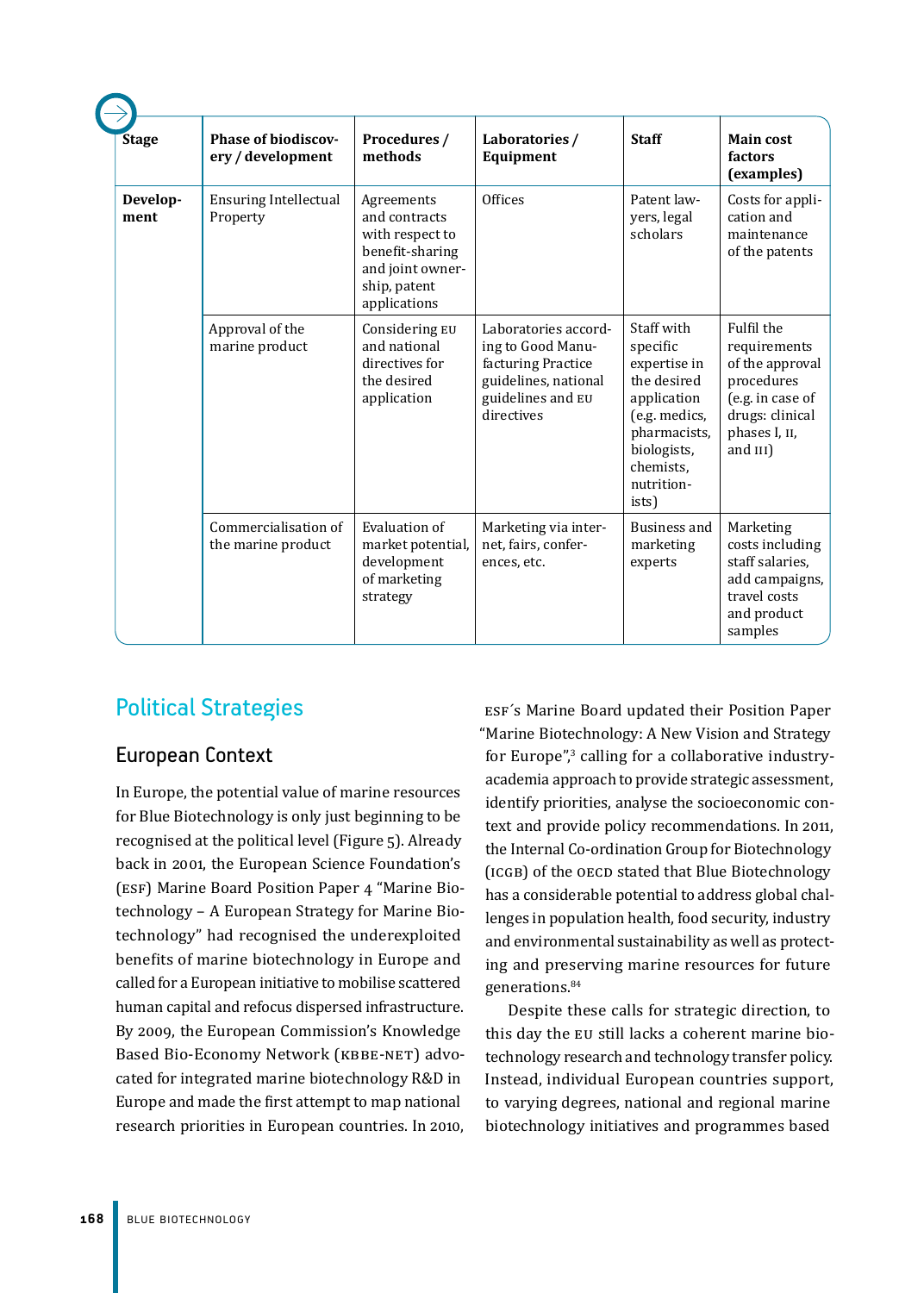



on their own needs and priorities, resulting in a fragmented effort.

The EU currently provides about  $\epsilon$  36 million to fund Blue Biotechnology initiatives through its 7th Research Framework Programme (2007–2013). Within this framework several projects focussing on

the exploration of marine organisms have recently been selected, i.e. MaCumBa, PharmSea, BlueGenics and SeaBioTech and are expected to start by the turn of 2012 / 2013.<sup>86</sup>

Even though this shows the growing interest of the EU in this field, the  $\epsilon$  32 million committed still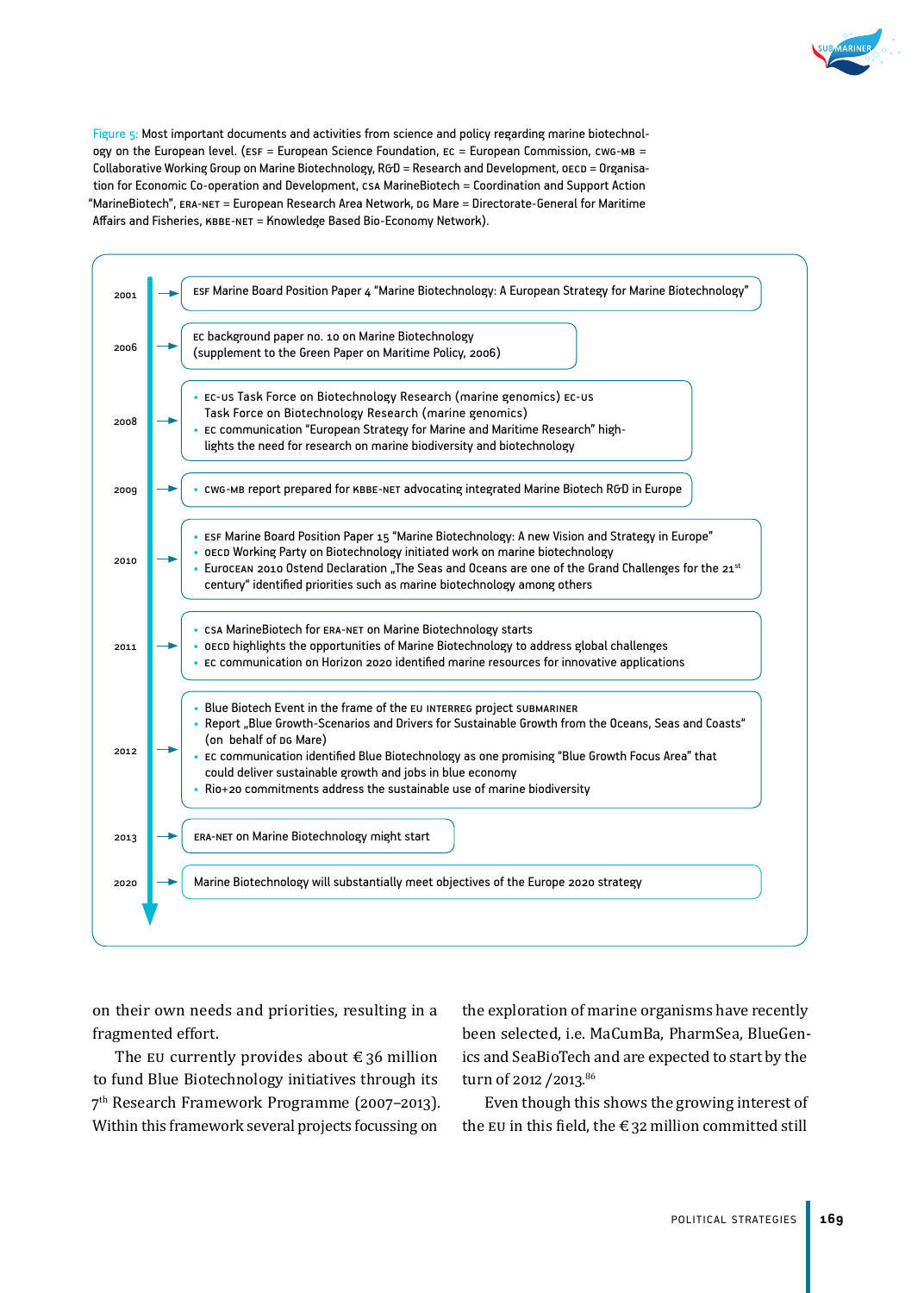only represent a small fraction of the overall  $\epsilon$ 1.9 billion spent on food, agriculture and biotechnology initiatives. Also the rather short term cycles of project based funding do not correspond with the long-term processes required in the field of Blue Biotechnology. Rather than being able to pursue a specific research field over a longer time span and thus being able to build up the necessary expertise – researchers and research institutes often have to shift emphasis according to the given funding opportunities rather than the other way round.

Further strategic support is expected through the Blue Growth initiative recently launched by the European Commission's DG Mare, which will focus among other topics, on the use of marine resources in the pharmaceutical and cosmetic industries. Recently the communication of the European Commisssion "Blue Growth – opportunities for marine and maritime sustainable growth" emphasised that Blue Biotechnology is one of few Blue Growth Focus Areas with the potential for research and development to deliver technology improvements and innovation.<sup>87</sup> European support for Blue Biotechnology can also be found in the ERA (European Research Area)-NET in marine biotechnology preparation action by the CSA MarineBiotech project, which is currently scoping the content and shape of a transnational funding activity and beginning the work of securing commitment to the provision of funds.

# Baltic Sea Region Context

In the Baltic Sea, Germany and Denmark, have recognised the potential of the Blue Biotechnology sector and its various applications.

#### **GERMANY**

In Germany, Schleswig-Holstein has been a pioneer in the Blue Biotechnology field, beginning back in 2003 with its "Current status and future perspectives of marine bioactive compounds" report provided by the former Technology Foundation of Schleswig-Holstein.<sup>88</sup> The state's government then started the initiative "Zukunft Meer – Sea our future" in 2004, which includes Blue Biotechnology as one of the promising topics. This led e.g. to the financial support of the Fraunhofer Research Institution for Marine Biotechnology EMB and to the foundation of the Kieler Wirkstoff-Zentrum (KiWiZ) at GEOMAR (Kiel Center for Marine Natural Products at GEOMAR), a research centre specifically focused on research and development of compounds from marine microorganisms for use in various applications.

#### **DENMARK**

In Denmark, the Ministry of Food, Agriculture and Fisheries has made efforts to set a strategic direction for the nation's Blue Biotechnology industry. Keeping in mind the specific competence of the various companies (9) and research institutes (>15) present in Denmark in this field as well as the potential economic benefits to be achieved, it suggested six priority areas of marine biotechnology<sup>89</sup>: increased exploitation of marine biomass, new farming operations, healthy diet, discovery of new compounds, materials and biological activities, extraction of valuable biochemical components and biofilms.

Elsewhere, Blue Biotechnology initiatives remain disjointed efforts or projects mainly driven by individual researchers and /or institutions. No cohesive strategic plan is available for the development of this sector in the Baltic Sea Region as a whole.

However, the basic elements on which to build such a strategy would already be in place. As shown, technologies necessary for bioprospecting of Baltic organisms are already established in some regions or countries, providing a good basis for technology transfer to other Baltic Sea countries. Furthermore local and international networks in the Baltic Sea Region that cover related fields such as life sciences or biotechnology (e.g. Life Science Nord, ScanBalt) already provide a good basis for promoting the Blue Biotechnology sector.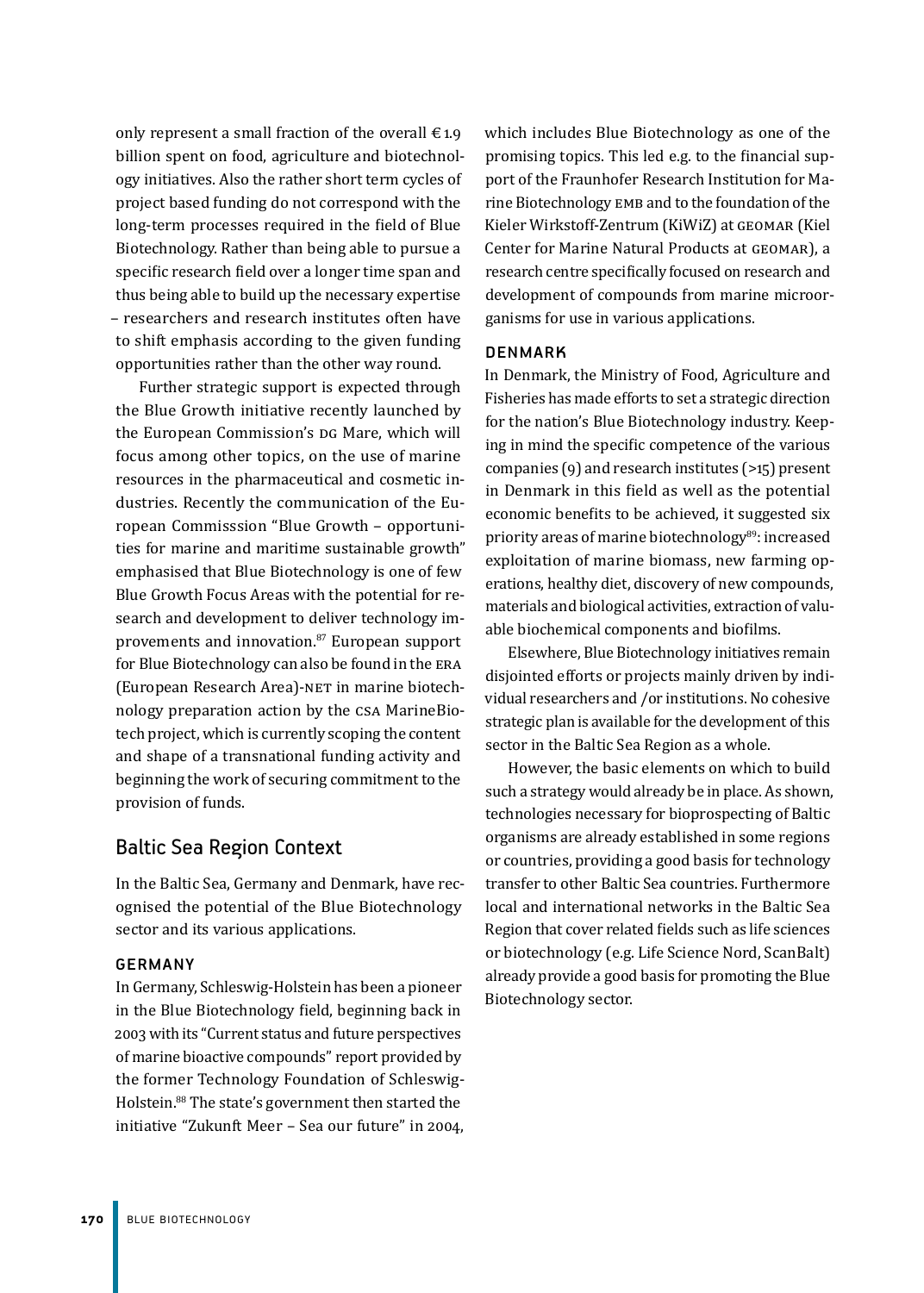

# regional cases

#### A Model for the Region?

The "Masterplan Marine Biotechnology Schleswig-Holstein – a regional development strategy" will be implemented in 2013 and will provide a path to the longterm strategic development of marine biotechnology in the state. The promising potential of marine biotechnology will be explored economically in a sustainable manner, through systematic knowledge and technology transfer and should lead to the generation of growth and employment in Schleswig-Holstein. This could serve as model for other countries and the Baltic Sea Region as a whole. •



Figure 6: Structure of the Masterplan.

# Legal Aspects

The process from research and development to marketing of a product from marine resources involves many single steps, which are strongly linked to ensure the protection of the environment, the Intellectual Property protection of all collaborators and the safety for the consumers using the marine product. Therefore it is necessary to consider various laws, guidelines and agreements. Some of the most important ones are given in following section to give an impression about the complexity of regulations.

# Environmental and Species Protection

The Convention of Biological Diversity (CBD) has four objectives the conservation of biological diversity, the sustainable use of the components of biological diversity and the fair and equitable sharing of benefits arising out of the utilisation of genetic resources. The Microorganisms Sustainable Use and Access Regulation International Code of Conduct (MOSAICC) is a voluntary code of conduct drafted by worldwide partners from both commercial and not-for-profit sectors which serves as a tool to support the implementation of the CBD at the microbial level in accordance with relevant rules of international and national laws.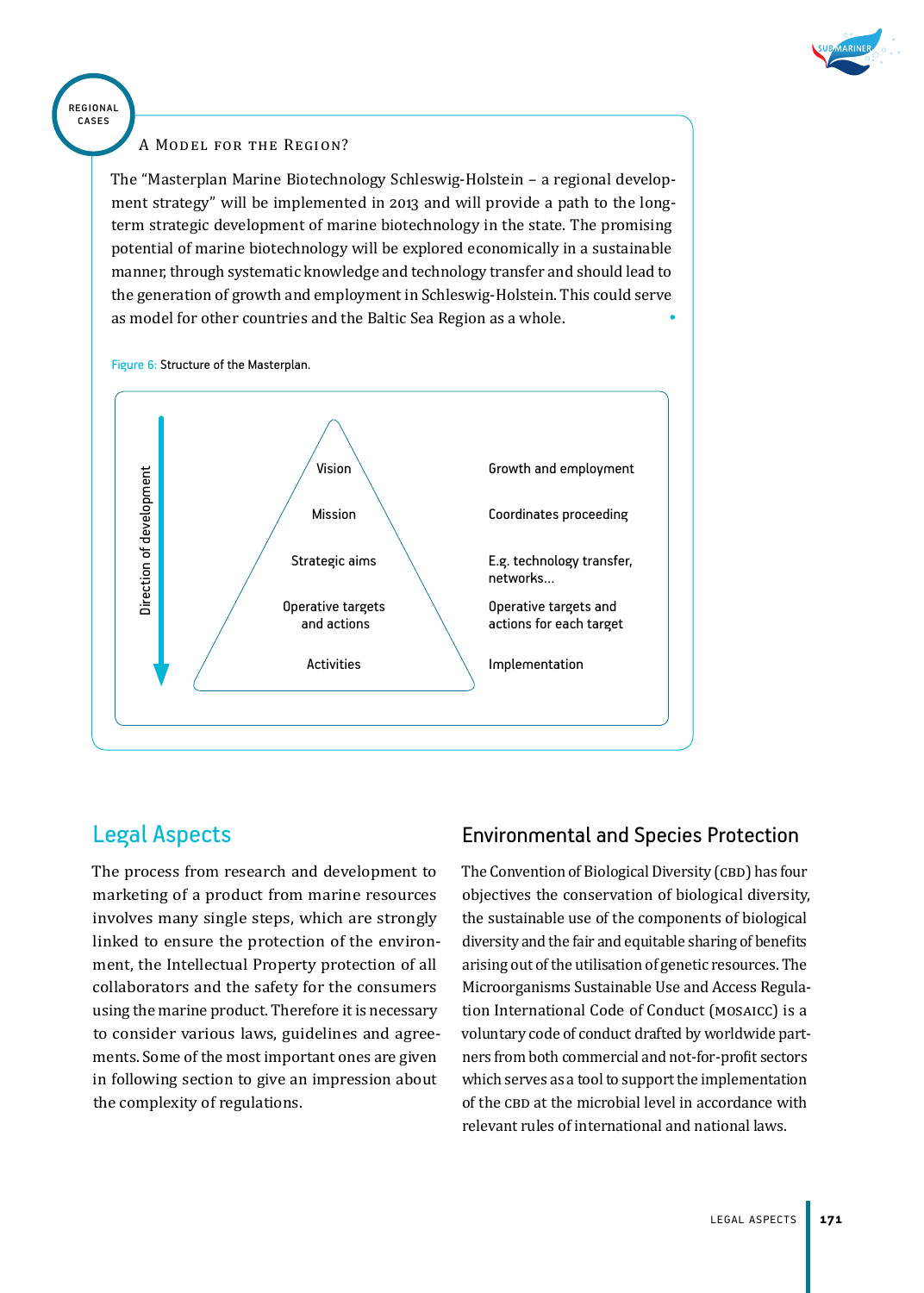It is worth noting that European legislation is also in place concerning environmental liability. The directive 2008/56/EC of the European Parliament and of the Council address at establishing a framework for community action in the field of marine environmental policy (Marine Strategy Framework Directive). This pillar of the of the European maritime policy stated "…Member states shall take the necessary measures to achieve or maintain good environmental status in the marine environment by the year 2020 at last." Further regulations focus on the prevention and remedying of environmental damage (2004/35/CE) as well as the deliberate release into the environment of genetically modified organisms, in case this is desired, as for instance for the degradation of pollutants (2001/18/EC).

## Intellectual Property

The application for a patent is necessary to safeguard the exploitation rights of a new marine product with commercial potential. The European Patent Convention (EPC) provides an autonomous legal system for the granting of European patents via a single, harmonised procedure before the European Patent Office (EPO). The EPC is linked and interfaces with the national patent laws of the EPO member states. Generally, the European patent is subject to the same conditions as a national patent granted by that country. All Baltic countries have developed and adopted patent protection laws into their national legislation.

Concerning the ownership of patents arising from multinational collaborative projects, European Intellectual Property Rights regulations ensure that jointly generated Intellectual Property is also jointly owned (following share assignments previously agreed by the joint owners) and that rules are set for protection, use, licensing, cost and profit sharing and territorial division of patent protection and exploitation markets.

## Safety and Good Manufacturing Practices

Safety regulations concerning the approval for the specific application of a marine product have to be taken into account before it can put in the open market. European directive 2004/10/EC provides principles of good laboratory practice that must be applied to the non-clinical safety testing of items contained in pharmaceutical products, pesticide products, cosmetic products, veterinary drugs, food and feed additives and industrial chemicals.

In the case of drugs for humans and veterinary drugs the approval of the responsible higher federal authority or the permission of the European Commission is necessary (according to the guidelines of Good Manufacturing Practice and regulations such as 2003/94/EC, 91/412/EEC, 726/2004/EC, 1901/2006/EC, 1768/92/EEC, 2001/20/EC, 2001/83/EC, 726/2004/EC and 1394/2007/EC or 90/385/EEC, 93/68/EEC, 93/42/ EEC, 2001/104/EC and 98/79/EC for the marketing of medical devices).

In the case of food additives, under European legislation, these must be authorised before they can be used in foods. The authorisation is granted following safety assessments carried out by the European Food Safety Authority, which provides independent scientific review. EU legislation consists of a framework directive covering additives in general (89/107/EEC) as well as directives for colouring (94/36/EC), sweeteners (94/35/EC), other food additives (95/2/EC), food enzymes (1332/2008/ EC) and other directives pertaining to approved purity criteria.

Suppliers wishing to place cosmetic products on the EU market must comply with the EU cosmetics directive 76/768/EEC. Among the main requirements are a safety assessment of the finished cosmetic product and the availability of the product information file. The directives 2001/36/EC and 98/8/ EC concern the placing of plant protection products and biocidal products, respectively, on the market.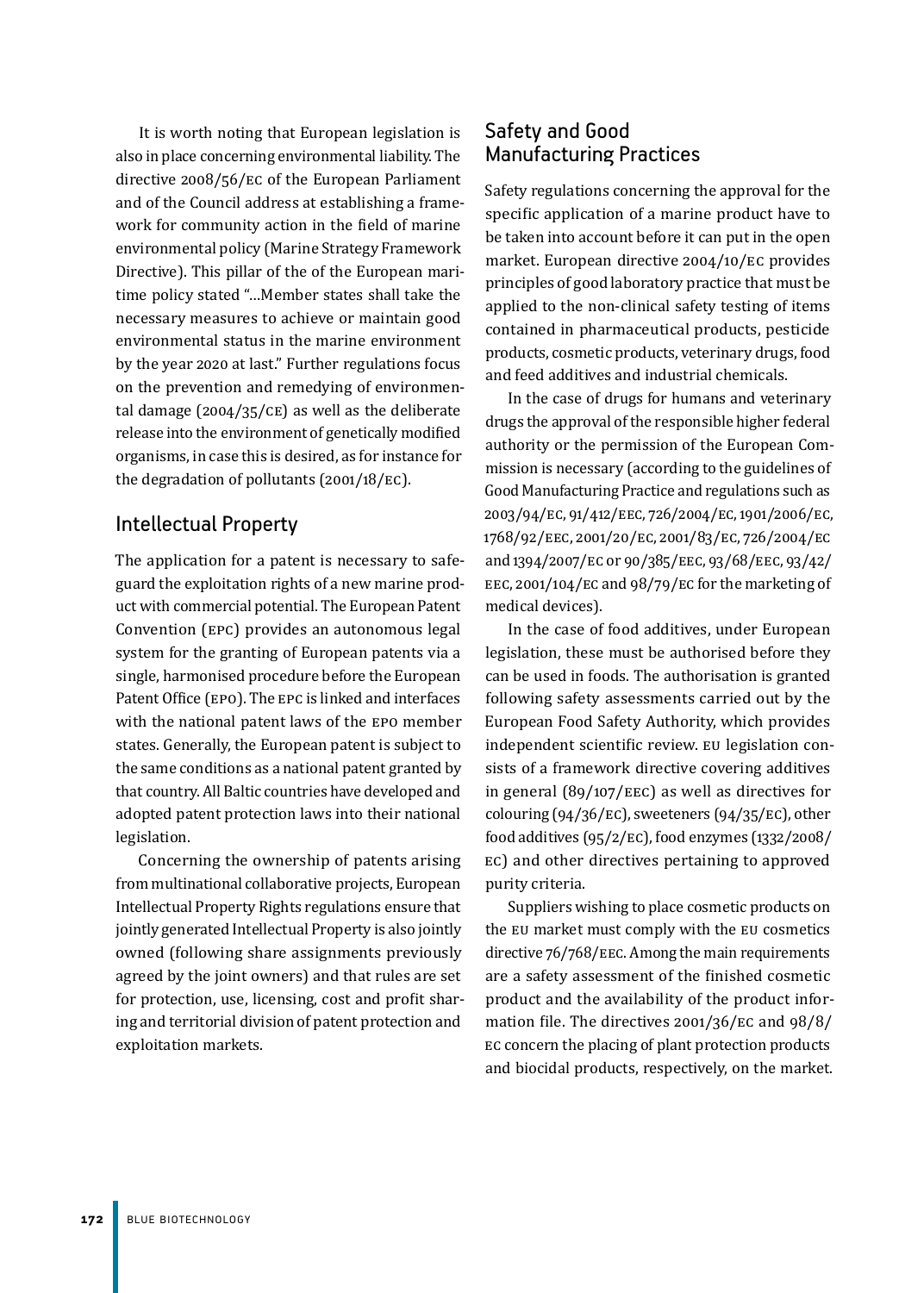

# SWOT Analysis

|                          | <b>STRENGTHS</b>                                                                                                                                                                                                                                                                                                                                                                                                                                                                                                                                                                                                                                                                                                                                                                                                                                                                                                                                                                                                                                                                          | <b>WEAKNESSES</b>                                                                                                                                                                                                                                                                                                                                                                                                                                                                                                                                                                                                                                                                                                                                                                                                                                                                                                                                                                                                                                                                                                                                                                                                                                                |  |
|--------------------------|-------------------------------------------------------------------------------------------------------------------------------------------------------------------------------------------------------------------------------------------------------------------------------------------------------------------------------------------------------------------------------------------------------------------------------------------------------------------------------------------------------------------------------------------------------------------------------------------------------------------------------------------------------------------------------------------------------------------------------------------------------------------------------------------------------------------------------------------------------------------------------------------------------------------------------------------------------------------------------------------------------------------------------------------------------------------------------------------|------------------------------------------------------------------------------------------------------------------------------------------------------------------------------------------------------------------------------------------------------------------------------------------------------------------------------------------------------------------------------------------------------------------------------------------------------------------------------------------------------------------------------------------------------------------------------------------------------------------------------------------------------------------------------------------------------------------------------------------------------------------------------------------------------------------------------------------------------------------------------------------------------------------------------------------------------------------------------------------------------------------------------------------------------------------------------------------------------------------------------------------------------------------------------------------------------------------------------------------------------------------|--|
| $\bullet$<br>۰<br>٠<br>٠ | Enormous potential for growth, with many Baltic<br>micro - and macroorganisms already used for mar-<br>ket products or showing great potential for high-<br>value applications<br>Technologies necessary for bioprospecting of Baltic<br>organisms are already established in some regions<br>or countries, providing a good basis for technology<br>transfer to other Baltic Sea countries<br>Existing local and international networks in the Bal-<br>tic Sea Region that cover related fields such as life<br>sciences or biotechnology (e.g. Life Science Nord,<br>ScanBalt) provide a good basis for promoting the<br><b>Blue Biotechnology sector</b><br>Successful commercial case studies in the Baltic<br>Sea Region are already available<br>Internationally well-known scientists are already<br>working in specific fields of Blue Biotechnology in<br>single regions of the Baltic Sea. These scientists<br>could be promotors for technology and knowledge<br>transfer for enhancing activities in Blue Biotechnol-<br>ogy in their own but also in other Baltic countries. | Low awareness in most Baltic Sea Region countries<br>$\bullet$<br>about the economic and scientific potential of Blue<br>biotechnology<br>Skills shortage, especially in the cross-cutting dis-<br>$\bullet$<br>ciplines necessary for development of high-value<br>products from Baltic Sea organisms<br>Limited number of financially strong companies in<br>$\bullet$<br>the Baltic Sea Region<br>Challenging framework for the foundation of new<br>$\bullet$<br>companies (legal regulations, financial support,<br>high taxes)<br>Low technology transfer, low networking activities<br>$\bullet$<br>and low collaborative activities in the Baltic Sea Re-<br>gion concerning Blue Biotechnology<br>Low readiness or aptness of the companies to in-<br>$\bullet$<br>vest in R&D in some Baltic Sea Region countries<br>Limited readiness of venture capitalists to invest<br>$\bullet$<br>in young start-up's<br>Limited skills and finances in sales and marketing<br>$\bullet$<br>within the companies that have already developed<br>products of Baltic Sea origin<br>Limited knowledge on the scale of environmental<br>$\bullet$<br>impacts, in particular arising from the release of<br>bioengineered compounds into the marine envi-<br>ronment. |  |
|                          | <b>OPPORTUNITIES</b>                                                                                                                                                                                                                                                                                                                                                                                                                                                                                                                                                                                                                                                                                                                                                                                                                                                                                                                                                                                                                                                                      | <b>THREATS</b>                                                                                                                                                                                                                                                                                                                                                                                                                                                                                                                                                                                                                                                                                                                                                                                                                                                                                                                                                                                                                                                                                                                                                                                                                                                   |  |
| ٠<br>$\bullet$           | Universities have high activities in R&D with a lot<br>of innovative, application-oriented projects, highly<br>encouraged scientists and modern, well equipped<br>facilities so that innovative products can constantly<br>be expected in the near future<br>Companies are constantly searching for new and<br>innovative ideas to fulfil customer needs<br>Growing interest in marine biotechnology as a po-<br>tential source for greener and smarter economies<br>Growing market of the cosmetics industry                                                                                                                                                                                                                                                                                                                                                                                                                                                                                                                                                                             | Lack of a coherent EU marine biotechnology re-<br>$\bullet$<br>search and technology transfer policy<br>Lack of policies supporting biotechnology in some<br>$\bullet$<br><b>Baltic Sea Region countries</b><br>Lack of financial support due to the current eco-<br>$\bullet$<br>nomic and financial crisis<br>Short term project funding cycles of public funding<br>$\bullet$<br>programmes not suitable for long term processes<br>Lack of public support for the field in general<br>$\bullet$                                                                                                                                                                                                                                                                                                                                                                                                                                                                                                                                                                                                                                                                                                                                                              |  |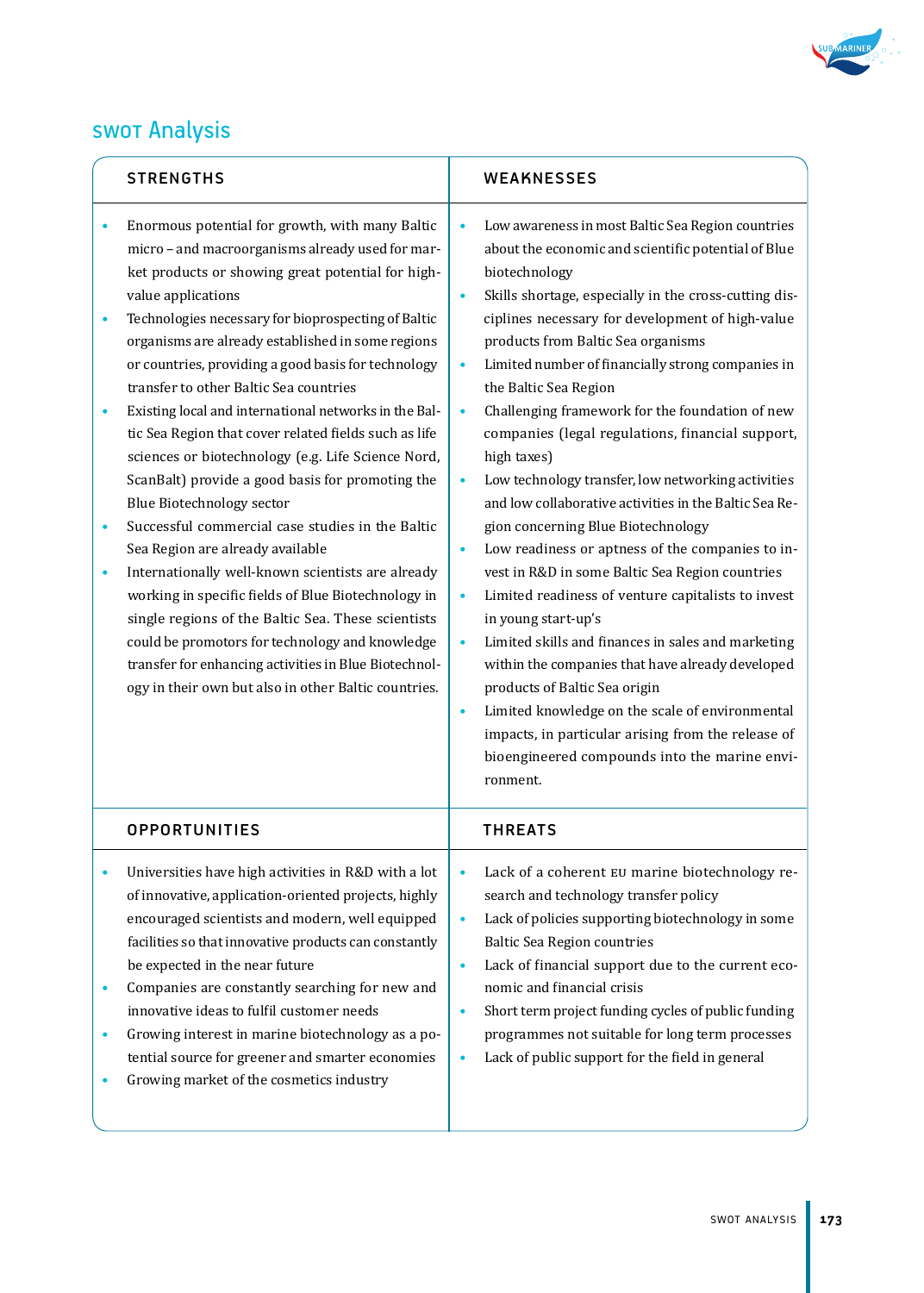|                                 | <b>OPPORTUNITIES</b>                                                                                                                                                                                                                                                                                                                                                                                                                                                                                        | <b>THREATS</b>                                                                                                                                       |
|---------------------------------|-------------------------------------------------------------------------------------------------------------------------------------------------------------------------------------------------------------------------------------------------------------------------------------------------------------------------------------------------------------------------------------------------------------------------------------------------------------------------------------------------------------|------------------------------------------------------------------------------------------------------------------------------------------------------|
| ٠<br>٠<br>٠<br>٠<br>٠<br>٠<br>٠ | Growing EU support in the form of the EU Blue<br>Growth initiative under Integrated Maritime Policy<br>and structural funds<br>Growing EU support in the frame of Horizon 2020<br>and BSR programmes<br>Growing support by investors<br>Participation at the ERA-NET<br>Continuous development of new advanced tech-<br>nologies<br>Growing public demand for natural products in<br>the food, cosmetics and pharmaceutical industries<br>Public look upon Baltic Sea Region brand prod-<br>ucts positively | Lack of public private partnerships, insufficient<br>$\bullet$<br>commercialisation skills, know-how and support<br>at regional and national levels. |

# Knowledge Gaps

An important point in the field of Blue Biotechnology is the need to determine the best strategy to ensure the transfer of biotechnology research results to commercial products and to close the financial gap between the discovery or idea generation and the commercial application. Especially meeting the industrial requirements regarding the supply of the compound or material used in sufficiently high amounts and high quality for the desired product is an important key issue. Techniques and the knowledge in process-development necessary for scale-up the production are usually not available in the laboratories where the discovery comes from. By means of the amount of publications it can be shown that research in marine early drug development is tremendous. Nevertheless only few compounds have entered the pharmaceutical pipeline till now. One reason is the lack of interest from industry, because the new compounds are usually not patented but published by the scientists. A strong cooperation between the research institutions, industrial partners, experts in ensuring Intellectual Properties and technology transfer, with the aim of patenting and publishing without time-gap should

lead to a mutual agreement of the involved partners. In case industrial partners show interest in the further development of results from the discovery stage, the need for signing contracts concerning applications for patents as well as patent valorisation between the contributing parties might hinder the product development, because of conflicting interests. By means of the amount of publications it can be shown that research in marine early drug development is tremendous. Nevertheless only few compounds have entered the pharmaceutical pipeline till now. One reason is the lack of interest from industry, because the new compounds are not patented but published the scientists. A strong cooperation between the research institutions, industrial partners, experts in ensuring Intellectual Properties and technology transfer, with the aim of patenting and publishing without time-gap should lead to a mutual agreement of the involved partners. In case of product development by the discoverers themselves there might be a problem, because know-how about marketing is missing.

It is also important to find ways to the sustainable management of scientific results so that the knowledge generated by research projects can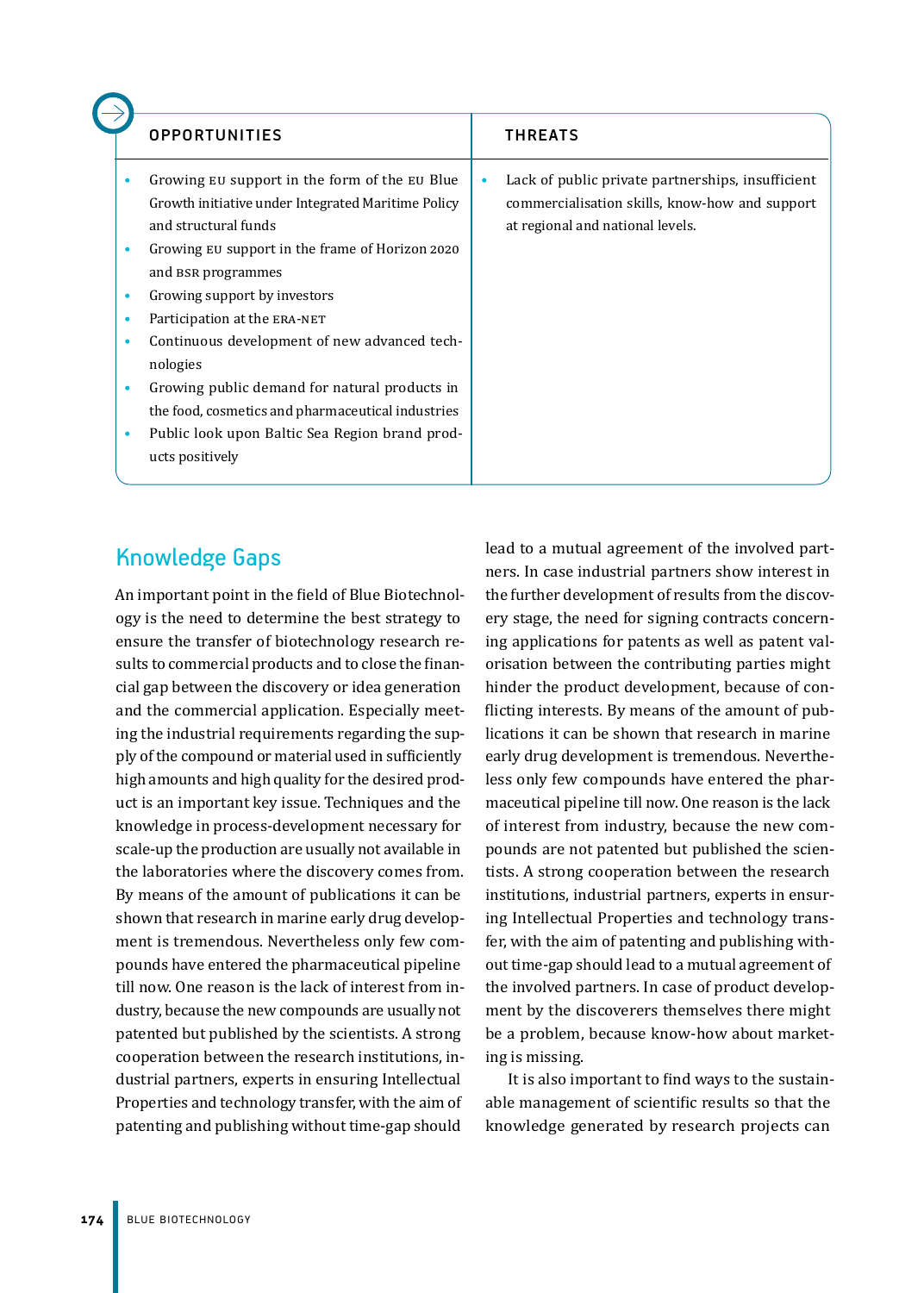

be made easily accessible once the projects have ended.

On the scientific level several key issues exist. Among them are e.g. the need for more knowledge about the stimulation of the production of bioactive compounds and other valuable ingredients with the aim to enhance the amount but also to enhance the probability of success in finding new ingredients by cultivation-based approaches. In case of handling metagenomic data from marine samples more knowledge about transferring and expression of genes containing the information for possible new compounds or enzymes using sufficient cell-systems is an urgent demand.

Multiple other knowledge gaps also exist at the application level. For example, further research is needed on the impact on marine habitats and species of releasing bioengineered compounds and bacteria into the marine environment or on the impact of using bioengineered bacteria to optimise the fermentation process in the production of ethanol from micro – or macroalgae.

# **Conclusions**

Even if the Blue Biotechnology field is still very much research and development focused and still shows a limited economic performance today, numerous forecasts project major growth, huge demand and correspondingly large markets.

In the Baltic Sea Region Blue Biotechnology has thus far not played a major role. However, here too it has great potential for wide implementation, based on the given expertise as well as equipment present already by now for biotechnology in general, which merely has to be put to use for the exploration from marine organisms. What is more: the Baltic Sea Region shows a great tradition in not only developing but also pursuing transnational cooperative strategies, which is a core requirement identified in this chapter for turning Blue Biotechnology research into real life applications. Based on such strategy regional disparities might also be turned into advantages, using laboratories in the

new Eastern Baltic Sea countries while developing close links with the big pharmaceutical industry based more in the Western Baltic Sea region. Amplified coordination between potential contributing partners in the region would have substantial positive effects on scientific productivity, international success, foundation of new companies and growth of existing companies, financial support of investors, employment and most importantly contribute towards improved human health and environmental conditions of the Baltic Sea.

What is needed is a Baltic Sea wide strategy for the implementation of Blue Biotechnology around the Baltic Sea which is aligned with EU level developments. The strategy should be based on national action plans which take into account the respective strength of institutions and experts in the given country while also responding to most urgent market needs. Based on such a strategy a sequence of transnational priority actions could be initiated such as the establishment of a "Baltic Sea Region Blue Biotechnology Network", a centre for bioprospecting of Baltic Sea microorganisms or a distribution network for cosmetics, health care and wellness products using a Baltic Sea Region label, the scaling up of marine genomics as a source of novel enzymes from the Baltic Sea or the advancement of innovative marine technologies stemming from the region.

Concerted action of all contributing actors would lead to a strategy providing future perspectives and benefits for the whole Baltic Sea Region (figure 7).

# Recommendations

A strategy for implementation of Blue Biotechnology within the Baltic Sea Region should include the following critical topics:

• Coordinative activities between society, policy, academia, commercial organisations, funding agencies, investment organisations and private investors are necessary to develop a strategy for successful technology transfer of scientific results to biotechnological applications